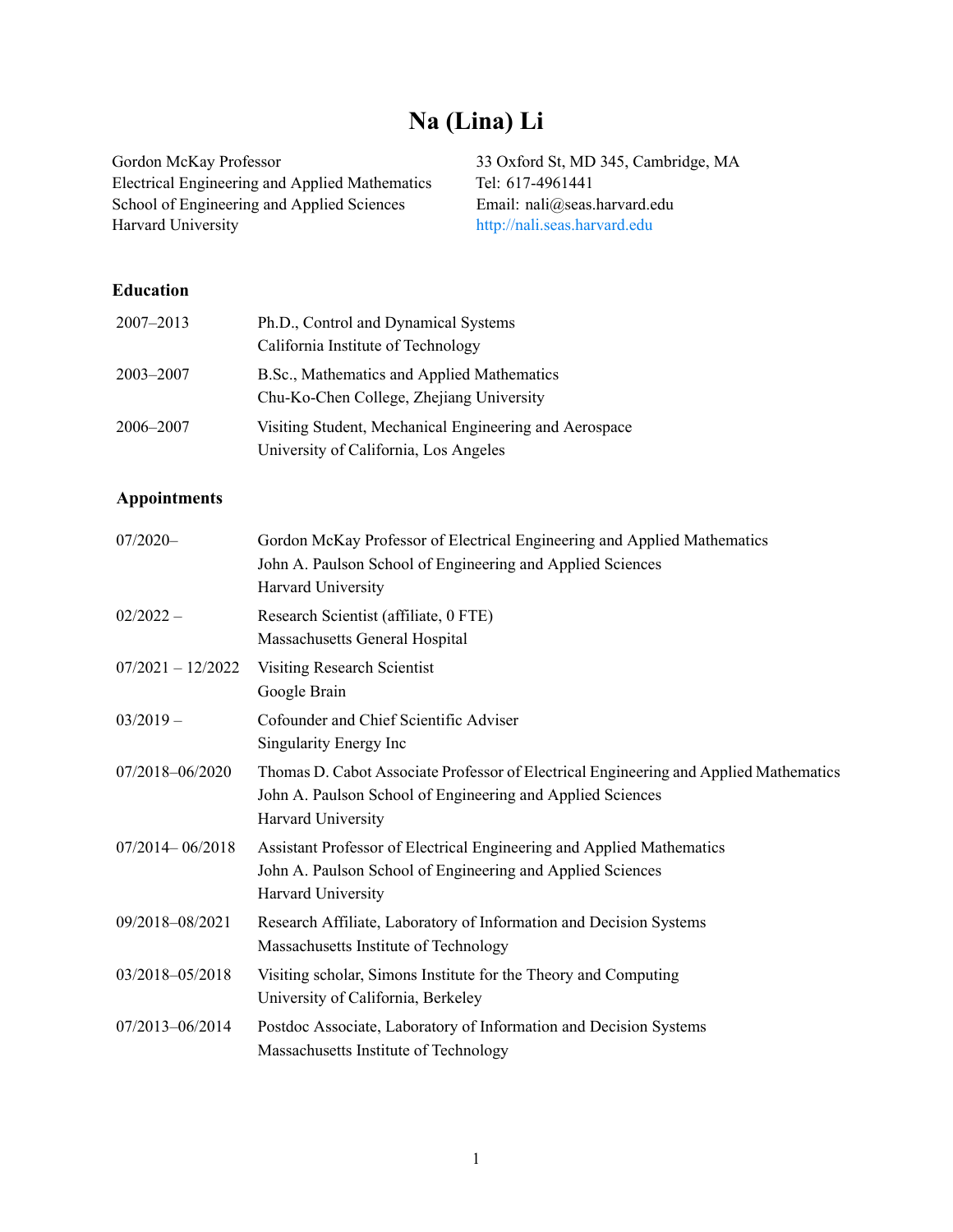# **Selected Honors and Awards**

| 2020-2023 | IFAC Pavel J. Nowacki Distinguished Lecturer                                                  |
|-----------|-----------------------------------------------------------------------------------------------|
| 2022      | Plenary speaker at IFAC Conference on Network Systems (NecSys 22)                             |
| 2022      | Semi-plenary speaker at International Symposium on Mathematical Theory of Networks and        |
|           | Systems (MTNS2022)                                                                            |
| 2022      | Plenary speaker at MIT LIDS Student Conference 2022                                           |
| 2021-2026 | NSF AI Institute on Dynamical Systems (Thrust leader on Control)                              |
| 2021      | Keynote speaker at UIUC CSL Student Conference 2021                                           |
| 2020      | Plenary Speaker at 2020 American Control Conference                                           |
| 2020      | Capers W. McDonald and Marion K. McDonald Award for Excellence in Mentoring and Advising      |
| 2019      | Donald P. Eckman Award from American Automatic Control Council                                |
|           | The Eckman Award recognizes an outstanding young engineer in the field of automatic control.  |
|           | Citation: "For fundamental contributions to control and optimization of networked systems,    |
|           | including foundational theory of performance limits, novel algorithm design, and applications |
|           | to real-world cyber-physical societal systems"                                                |
| 2019      | ONR (Office of Naval Research) Young Investigator Program (YIP) Award                         |
| 2019      | Harvard SEAS LInc Faculty Fellowship                                                          |
| 2018      | Best Student Paper Award Finalist in IEEE Conference on Control Technology and Applications   |
|           | (as an adviser)                                                                               |
| 2018      | Harvard Physical Sciences and Engineering Accelerator Award                                   |
| 2018      | Harvard Climate Change Solutions Fund Award                                                   |
| 2017      | AFOSR (Air Force Office of Scientific Research) Young Investigator Program (YIP) Award        |
| 2016      | Invited speaker to the inaugural Resnick Institute Young Investigators Symposium at Caltech   |
| 2016      | <b>NSF CAREER Award</b>                                                                       |
| 2012      | Invitee to "Rising Stars in EECS: An Academia Workshop for Women", MIT                        |
| 2011      | Best Student Paper Award Finalist in IEEE Conference on Decision and Control                  |
| 2006      | Chu KoChen Honors Scholarship (Highest Honor in Zhejiang University, only awarded to          |
|           | 12/20,000 undergraduates each academic year)                                                  |

# **Selected Student Honors and Awards**

- 2021 PhD student Xin Chen received the Outstanding Student Paper award in IEEE Conference on Decision and Control for the paper " Model-Free Optimal Voltage Control via Continuous-Time Zeroth-Order Methods"
- 2021 Undergraduate student Victor Qin received Dean's Awards Horonable Mention for his senior thesis of *Exploiting Multi-Agent Cumulative Reward to Speed Up Reinforcement Learning*.
- 2020 Undergraduate student Darrell Huang received Dean's Awards Horonable Mention for his senior thesis of *Teleoperation of Multi-Robot Systems Gesture-Based Control*.
- 2019 Undergraduate student Aldis Elfarsdottir received Dean's Design Awards for her senior thesis of *Thermal Dynamic Model Development and Model Predictive Building Control Using an Extensive Sensor Network*.
- 2018 PhD student Xin Chen received one of the two Best Student Paper Award Finalists in IEEE Conference on Control Technology and Applications.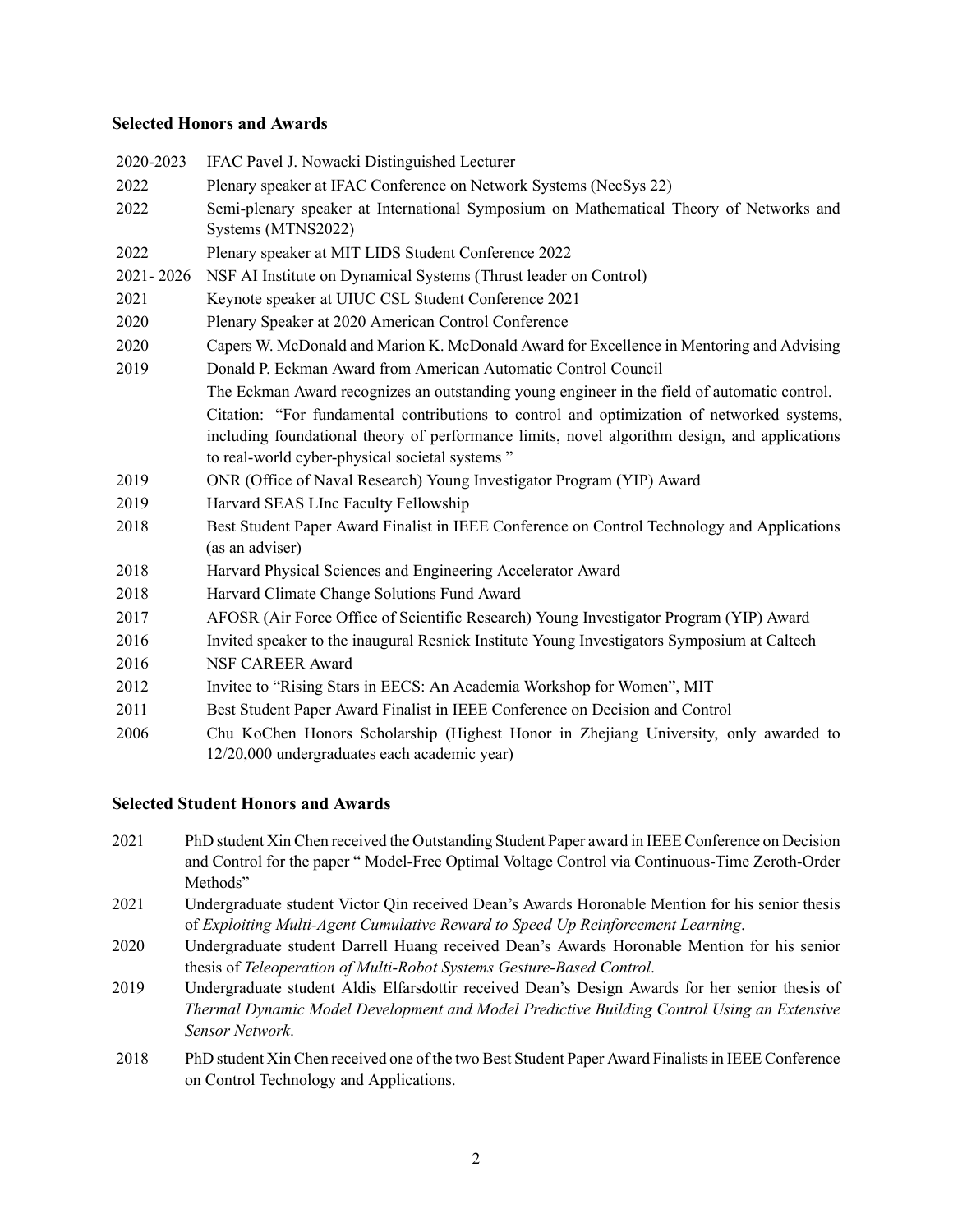- 2017 Master student Meier Yannick (from ETH) received the Outstanding Master Thesis award, ETH Zurich for his thesis under my supervision.
- 2015 PhD student Ariana Minot received "Runner-up for 1st Place" award in the poster session of AWM (Association for Women in Mathematics) Research Symposium.

## **Professional Service**

- Vice-chair of IEEE Conference on Decision and Control (CDC), 2023
- Technical Program Committee (co)Chair for ACM e-Energy, 2022
- Associate Editor of IEEE Transactions on Automatic Control, 2019 present
- Associate Editor of Systems and Control Letters, 2019–present
- Workshop Chair of 60th IEEE Conference on Decision and Control (CDC), 2021
- Organizing committee (Lead of the first panel) for Workshop on Control for Societal-Scale Challenges, 2020-2022.
- Technical Program Committee, L4DC 2020, 2021, 2022
- Publicity Chair of 2020 ACM/IEEE ACM/IEEE International Conference on Cyber-Physical Systems (ICCPS), 2020
- Publication Chair of ACM International Conference on Future Energy Systems (ACM e-Energy), 2019
- Associate Editor of IEEE Control System Letters, 2019
- Associate Editor of the Conference Editorial Board (CEB) of the IEEE Control Systems Society (CSS), 2016–present
- Guest editor for a special issue of IEEE Transactions of Smart Grid on " Intelligent and Sustainable Energy Systems Towards Smart City", 2019
- Guest editor for a special issue of IET Generation Transmission & Distribution titled with "Distributed  $\&$ autonomous dispatch and control for active distribution network/microgrids– potential scheme to realize plug & play of DER", 2016
- American Automatic Control Council (AACC) Technical Committees on Education, 2016–present
- IEEE Technical Committee on Cybernetics for Cyber-Physical Systems (CPS), 2015–present
- Session Chairs in American Control Conference and IEEE Conference on Decision and Control, 2015– present
- Organizer of invited sessions in American Control Conference and IEEE Conference on Decision and Control, 2015–present
- Power & Energy Society PEEC University Education committee, 2018–2019
- Organizer of invited session in Informs annual meeting, 2018
- Technical program committee for International Conference on Cyber-Physical Systems (ICCPS), 2016
- Technical program committee for ACM Workshop of GreenMetrics, 2014–2016
- Technical program committee for GlobalSIP, 2016
- Technical program committee for IEEE SmartGridComm, 2012, 2014, 2018
- NSF review panelist every year, 2016–present
- Journal and Conference reviewing: Proceedings of the National Academy of Sciences (PNAS); Automatica; IEEE Transactions on Automatic Control; IEEE Transactions on Control of Network Systems; IEEE Transactions on Smart Grid; IEEE Transactions on Power Systems; IEEE Transactions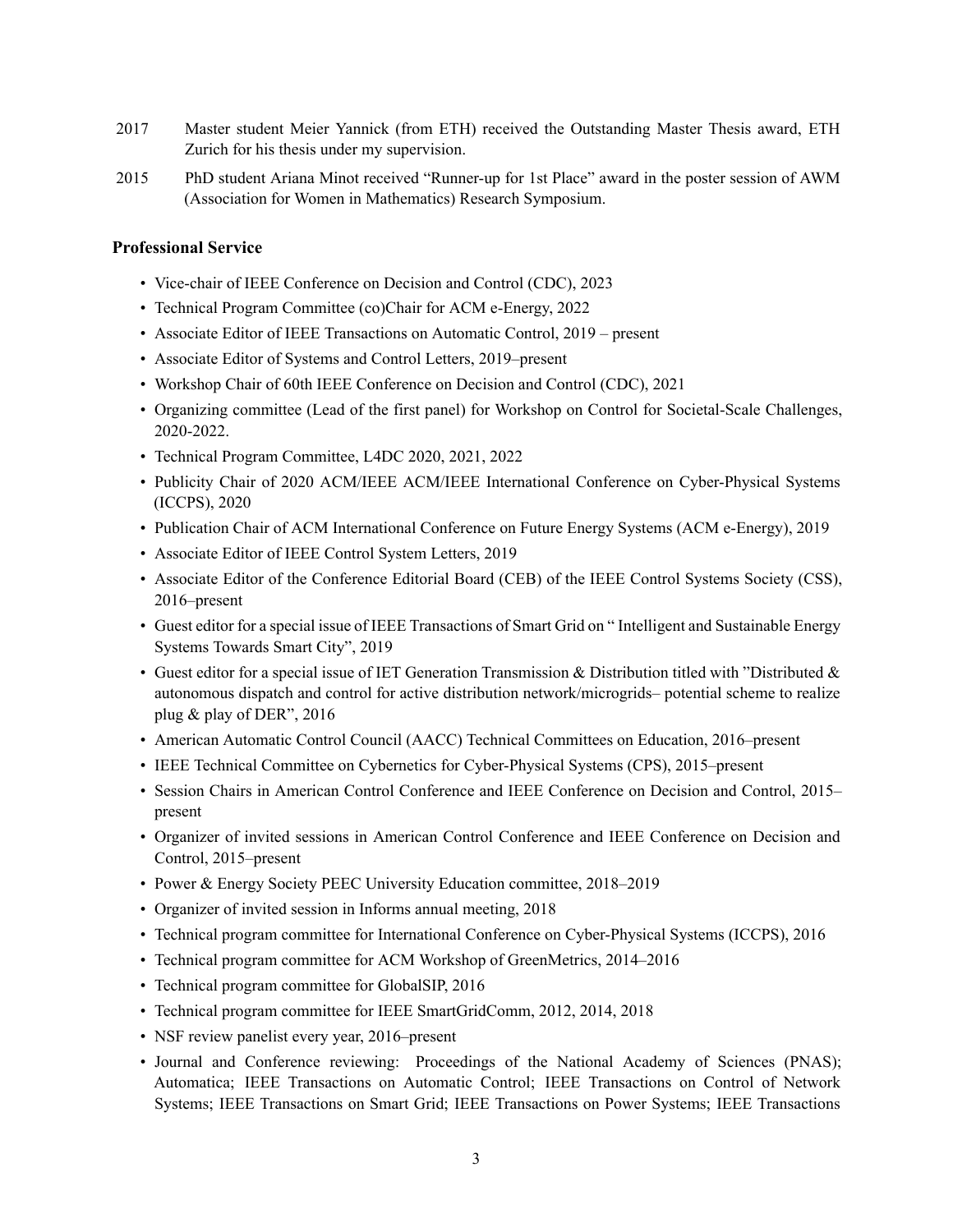on Systems, Man, and Cybernetics; IEEE Transactions on Signal Processing; IEEE Signal Processing Magazine; IEEE Journal of Selected Topics in Signal Processing; IEEE Transactions on Industrial Informatics; IEEE Transactions on Mobile Computing; IEEE System Journal; ACM Transactions on Internet Technology; IEEE SmarGridComm Conference; IEEE Conference on Decision and Control; American Control Conference; European Control Conference; Power Systems Computation Conference; SIAM conference on Control and Its Applications; Conference on Neural Information Processing Systems (NeurIPS); International Conference on Machine Learning (ICML).

## **Teaching**

**ES 155**: Systems and Control (Harvard SEAS, undergraduate)

**ES/AM 158**: Feedback Control Systems: Analysis and Design (Harvard SEAS, undergraduate)

**ES 202/AM 232**: Estimation and Control of Dynamical Systems (Harvard SEAS, graduate)

**ES 203/AM 233**: Interply between Learning and Control (Harvard SEAS, graduate)

## **Advising**

# *Current PhD students*

- Tianpeng Zhang, 08/2019-present
- Runyu Zhang, 08/2019-present
- Zhaolin Ren, 08/2019-present
- Aoxiao Zhong, 08/2018-present, co-advised with Prof. Quanzheng Li (MGH)

#### *Postdoc associates (current)*

• Yujie Tang, Feb 2019–present, Graduation school: Caltech

*Current undergraduate research assistants (current)*

• Saba Zerefa

#### *PhD students who graduated*

- Xin Chen (Jan. 2022), Thesis: *Distributed and Data-Driven Decision-Making for Sustainable Power Systems*, Next step: Postdoc at MIT
- Yingying Li (Jul. 2021), Thesis: *Real-time Decision Making in Control and Optimization with Performance and Safety Guarantees*, Next step: Postdoc at UIUC
- Guannan Qu (May 2019), Thesis: *Distributed Decision Making in Cyber-Physical Network Systems*, Now: Assistant Professor at CMU
- Ariana Minot (May 2017, co-advised with Prof. Yue Lu), Thesis: *Distributed Optimization Methods for Monitoring and Operating Electric Power Systems*, Now: Research scientist in MIT Lincoln Lab

#### *Postdoc Associates (past)*

- Yang Zheng, Feb 2019–Aug 2020, Assistant Professor at University of California, San Diego
- Sindri Magnusson, 08/2018-07/2019, Associate Professor at Stockholm University.
- Jorge I. Poveda, 09/2018-12/2018, Current: Tenure-track Assistant Professor at University of Colorado, Boulder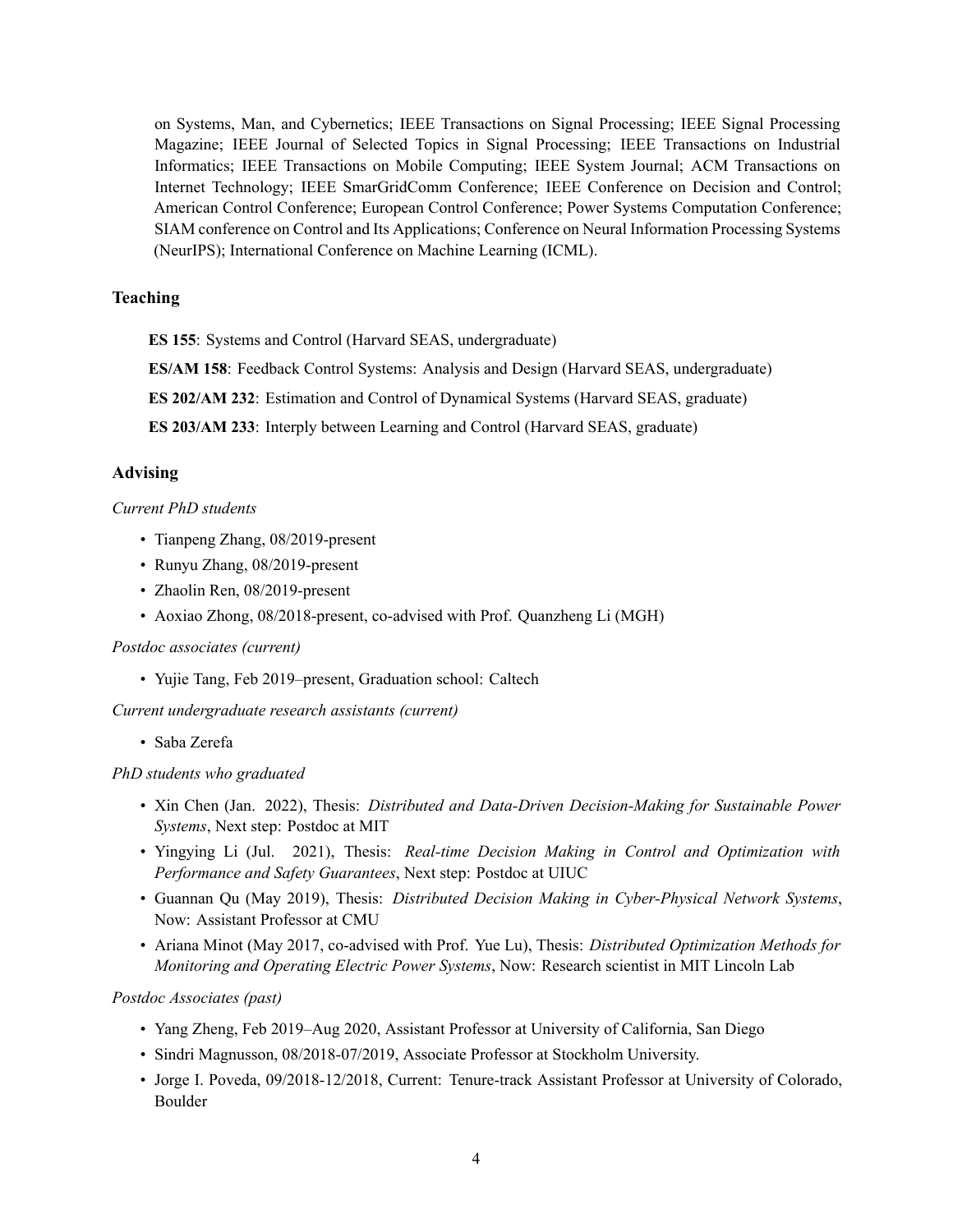- Chinwendu Enyioha, 07/2015-01/2018, co-supervised with Prof. Vahid Tarokh, Current: Assistant Professor University of Central Florida
- Qinran Hu, 09/2015-07/2018, Current: Associate Professor Southeast University, China
- Xuan Zhang, 11/2015-10/2017, co-supervised with Prof. Ali Malkawi in Graduate School of Design, Current: Assistant professor at Tsinghua-Berkeley Shenzhen Institute
- Wei Wei, 12/2014-03/2015, Current: Assistant Professor at Tsinghua University

# *Master Theses*

- Johannes Koehler (10/2016-12/2016), Master in University of Stuttgart, Germany, Thesis: *Distributed Economic Model Predictive Control under Inexact Minimization with Application to Power Systems*
- Yannick Meier (12/2015-06/2016, Master in ETH), Thesis: *Parallel and Distributed Primal-Dual Interior Point Methods for Optimal Power Flow in Distribution Networks*, **Outstanding Master Thesis Award at ETH Zurich**
- David Brown (09/2014-06/2015, Now as a researcher in Lincoln Lab), Thesis: *Distributed Greedy Algorithm for Satellite Assignment Problem*

# *Undergraduate senior theses*

- Victor Qin (2020-2021), Thesis: Exploiting Multi-Agent Cumulative Reward to Speed Up Reinforcement Learning, **Dean's Design Award Honorable Mention**
- Darell Hwang (2019-2020), Thesis: Teleoperation of Multi-Robot Systems Using Gesture-Based Control, **Dean's Design Award Honorable Mention**
- Amy Donna Bittler (2019-2020), Thesis: Battery Storage Optimization Algorithm for Emission Reduction
- Aldis Elfarsdottir (2018-2019), Thesis: *Thermal Dynamic Model Development and Predictive Building Control using an Extensive Sensor Network*, **Dean's Design Award**
- Bahlakoana Mabetha (2017-2018), Thesis: *A Smart Humidifier*
- Seif Abou Eleinen (2017-2018), Thesis: *A Smart Arm Crutch*
- Austen Novis (2015-2016), Thesis: *Swim Power Meter*
- Tyler Barringer (2015-2016), Thesis: *Solar Photovoltaic Power: Short Term Volatility and its Future under Climate Change*

# *Ph.D thesis committee*

- Xin Chen, Harvard University, 2021, *Distributed and Data-Driven Decision-Making for Sustainable Power Systems*
- Yingying Li, Harvard University, 2021, *Real-time Decision Making in Control and Optimization with Performance and Safety Guarantees*
- Changxin Liu, University of Victoria, 2021 *Provably Efficient Algorithms for Distributed Optimization*
- Wei Zhang, Harvard University, 2021, *Data-driven Predictive Control Optimization for Natural Ventilation in Buildings*
- Nick Boffi, Harvard University, 2021, *Methods for scientific simulation, machine learning, and nonlinear control*
- Lindsey Brown, Harvard University, 2021, *A Systems Biology Approach to the Modeling and Control of Circadian Rhythms*
- Artin Spiridonoff, Boston University, 2021, *First-order Distributed Optimization Methods for Machine Learning with Linear Speed-up*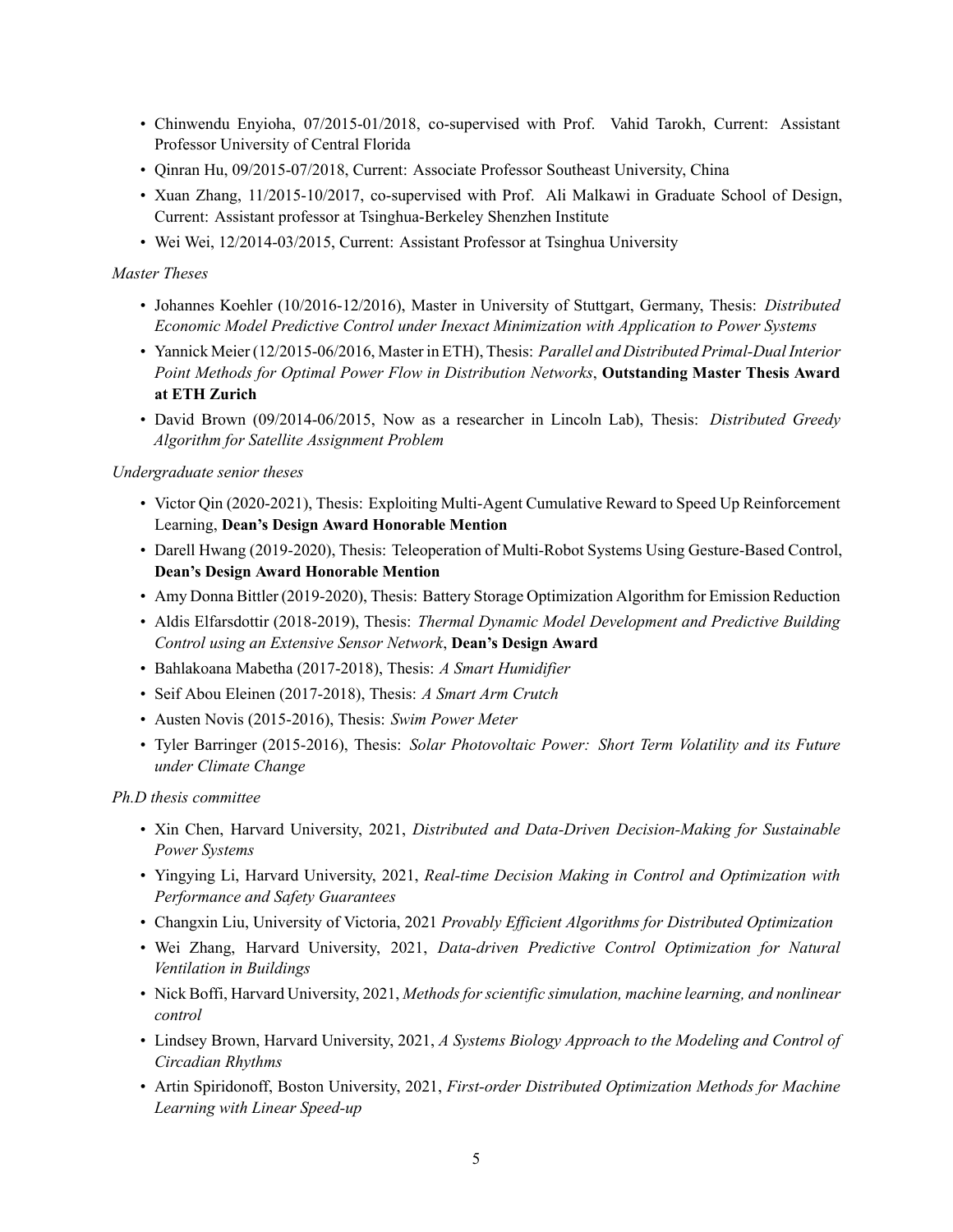- Amin Gholami, Georgia Institute of Technology, 2021, *Stability, Control, and Optimization of Nonlinear Dynamical Systems with Applications in Electric Power Networks*
- Majid Heidarifar, Boston University, 2021, *Load Flow And Optimal Power Flow in Power Distribution Systems - Application of Riemannian Optimization and Holomorphic Embedding*
- Xinlei Yi, KTH, 2020, *Distributed Optimization and Control: Primal–Dual, Online, and Event-Triggered Algorithms*
- Guannan Qu, Harvard University, 2019, *Distributed Decision Making in Cyber-Physical Network Systems*
- Hongyao Ma, Harvard University, 2019, *Mechanism Design for Coordinating Behavior*
- Wangyu Luo, Harvard University, 2019, *Analysis and Generalization of Several Information Processing Methods Related to Stein's Lemma*
- Neel Doshi, Harvard University, 2019, *Model-based Design, Control, and Planning for Legged Microrobots*
- Tianyi Chen, University of Minnesota Twin Cities, 2019, *Thesis: Efficient Methods for Distributed Machine Learning and Resource Management in the Internet-of-Things*
- Reza Amizi, Brown University, 2018, Thesis: *Improving the Performance of Power Constrained Computing Clusters*
- Shuai Wang, Boston University, 2018, Thesis: *Paradigm and Paradox in Power Networks*
- Xin Zhan, Brown University, 2017, Thesis: *Energy-Efficiency Optimization Techniques for Computing Clusters: Exploiting the Heterogeneities*
- Ariana Minot, Harvard University 2017, Thesis: *Distributed Optimization Methods for Monitoring and Operating Electric Power Systems*
- Ian Weiner, Harvard University, 2016, Thesis: *High-SNR Capacity of AWGN Channels with generic alphabet constraint*
- Ioannis Gkioulekas, Harvard University, 2016, Thesis: *A Framework for Inverse Scattering*
- Kevin Chen, Harvard University, 2016, Thesis: *Gradient Descent for Optimization Problems with sparse Solutions*
- Elli Ntakou, Boston University, 2016, Thesis: *Distribution Power Markets: Detailed Modelding and Tractable algorithms*

# **Research Support**

# *Current*

- (co)PI, Thrust Leader for Control, NSF AI Institute for Dynamical Systems, 10/2021-09/2026.
- (co)PI, NSF CPS: Medium: An AI-enabled Cyber-Physical-Biological System for Cardiac Organoid Maturation, 09/15/2020-08/31/2023.
- PI, NSF CNS Collaborative Research: MLWiNS: Distributed Learning over Multi-Access Channels: From Bandlimited Coordinate Descent to Gradient Sketching, 10/01/2020-09/30/2023.
- PI, ONR YIP: *Real-Time Distributed Coordination of Multi-Agent Systems Under Limited Communication*, 03/01/2019-02/28/2022.
- PI, NSF CAREER: *Optimization, Control, and Incentive Design for Power Networks with High Levels of Distributed Energy Resources*, 02/01/2016-01/31/2021.

*Past*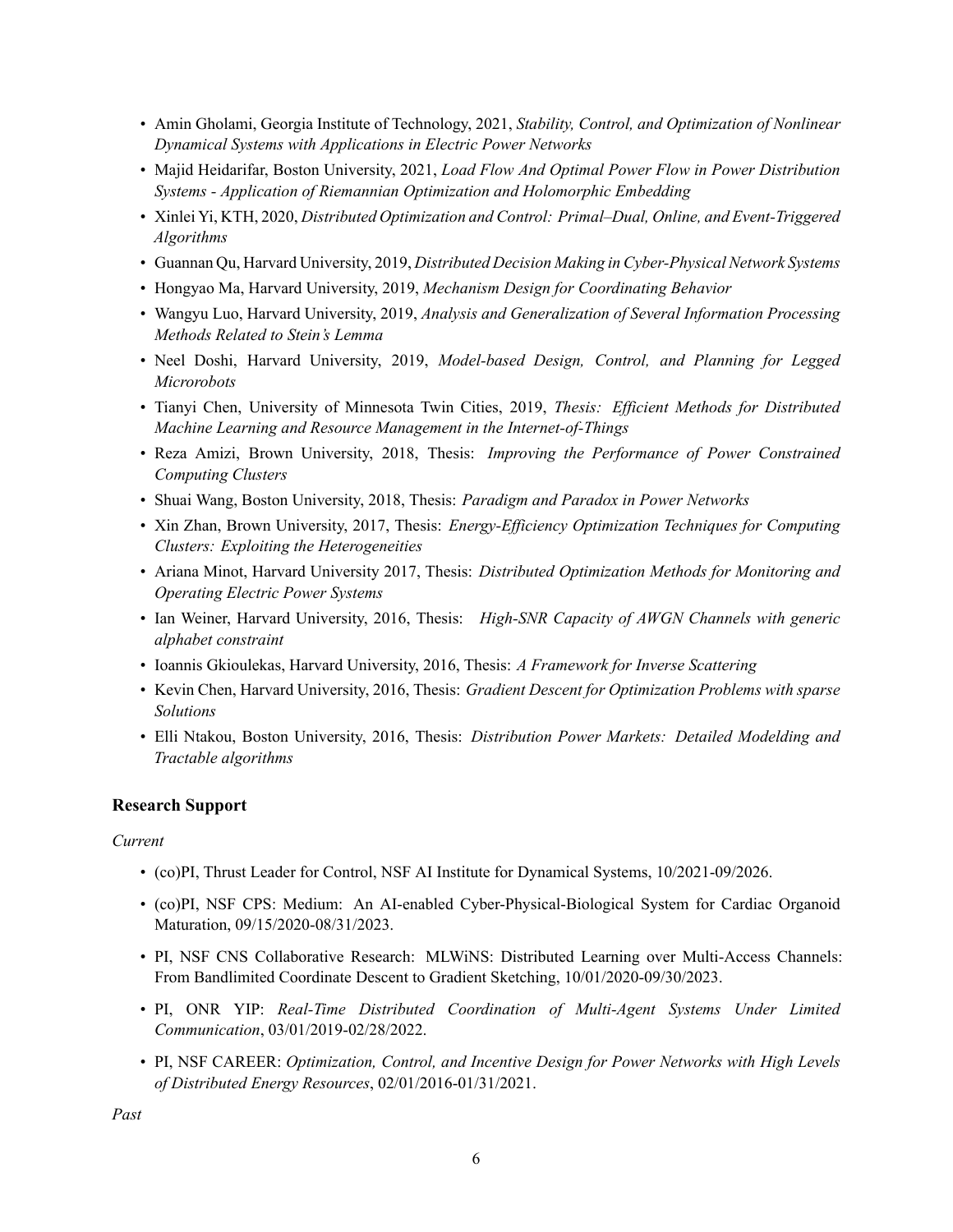- PI, Center of excellence for NEOM Research at KAUST, *Green and Smart Buildings*, 09/2019-08/2021.
- PI, NSF EAGER: *Real-Time: Learning, Selection, and Control in Residential Demand Response for Grid Reliability*, 10/01/2018-09/30/2021.
- PI, AFOSR Yong Investigator Program (YIP) Award: *Distributed Coordination in Multi-Agent Networked Systems: Algorithms and Fundamental Limits*, 12/15/2017-12/14/2021.
- PI, Harvard Climate Change Solutions Fund Award: *Identifying the challenges and technical pathways toward a reliable carbon-free energy system in the United States*, 01/15/2018-01/14/2020,
- PI, NSF Collaborative Research: *Towards Communication-Cognizant Voltage Regulation and Energy Management for Power Distribution Systems*, 08/01/1016-07/31/2019.
- PI, Harvard Physical Sciences and Engineering Accelerator Award: *Singularity: AI-Powered Distributed Energy Networks*, 02/01/2018-01/31/2019,
- PI(Subcontractor), ARPA-E NODES: *Real-time optimization and control of next-generation*, 08/01/2016- 07/31/2019.
- PI, Guodian Nanjing Automation Co., Ltd: *Optimal Bidding Strategy and Assets Allocation Plan for Generation Companies*, 04/01/2016-03/31/2018,
- co-PI, NSF Eager: *Limited Communications Demand Control in the Power Grid*, 08/15/2015-07/31/2017.
- PI, Lincoln Laboratory, *Optimization of Distributed Space Systems*, 09/01/2014-08/31/2015.

## **Journal Publications and Preprints**

- 1. Yang Zheng, Luca Furieri, Maryam Kamgarpour, Na (Lina) Li, "System-level, Input-output and New Parameterizations of Stabilizing Controllers, and Their Numerical Computation", Automatica, Accepted.
- 2. Yujie Tang, Vikram Ramanathan, Junshan Zhang, Na Li, "Communication-Efficient Distributed SGD with Compressed Sensing", IEEE Control Systems Letters (L-CSS), Vol 6, Pages 2054 - 2059, 2022
- 3. Guannan Qu, Adam Wierman, Na Li, "Scalable Reinforcement Learning for Multi-Agent Networked Systems", Operation Research, Accepted.
- 4. Xin Chen, Yingying Li, Jun Shimada, Na Li, "Online Learning and Distributed Control for Residential Demand Response", IEEE Transactions on Smart Grid, 12(6): 4843 - 4853, 2021
- 5. Yingying Li\*, Yujie Tang\*, Runyu Zhang, Na Li, "Distributed Reinforcement Learning for Decentralized Linear Quadratic Control: A Derivative-Free Policy Optimization Approach", IEEE Transactions of Automatic Control, accepted
- 6. Xin Chen, Na Li, "Leveraging Two-Stage Adaptive Robust Optimization for Power Flexibility Aggregation", IEEE Transactions on Smart Grid, 12(5):3954 - 3965, 2021.
- 7. Panagiotis Andrianesis, Michael Caramanis, and Na Li, "Optimal Distributed Energy Resource Coordination: A Decomposition Method Based on Distribution Locational Marginal Costs", IEEE Transactions on Smart Grids, 13(2):1200 - 1212, 2021.
- 8. Niloy Patari, Venkatesh Venkataramanan, Anurag Srivastava, Daniel K. Molzahn, Na Li, and Anuradha Annaswamy, "Distributed Optimization in Distribution Systems: Use Cases, Limitations, and Research Needs", IEEE Transactions on Power Systems, accepted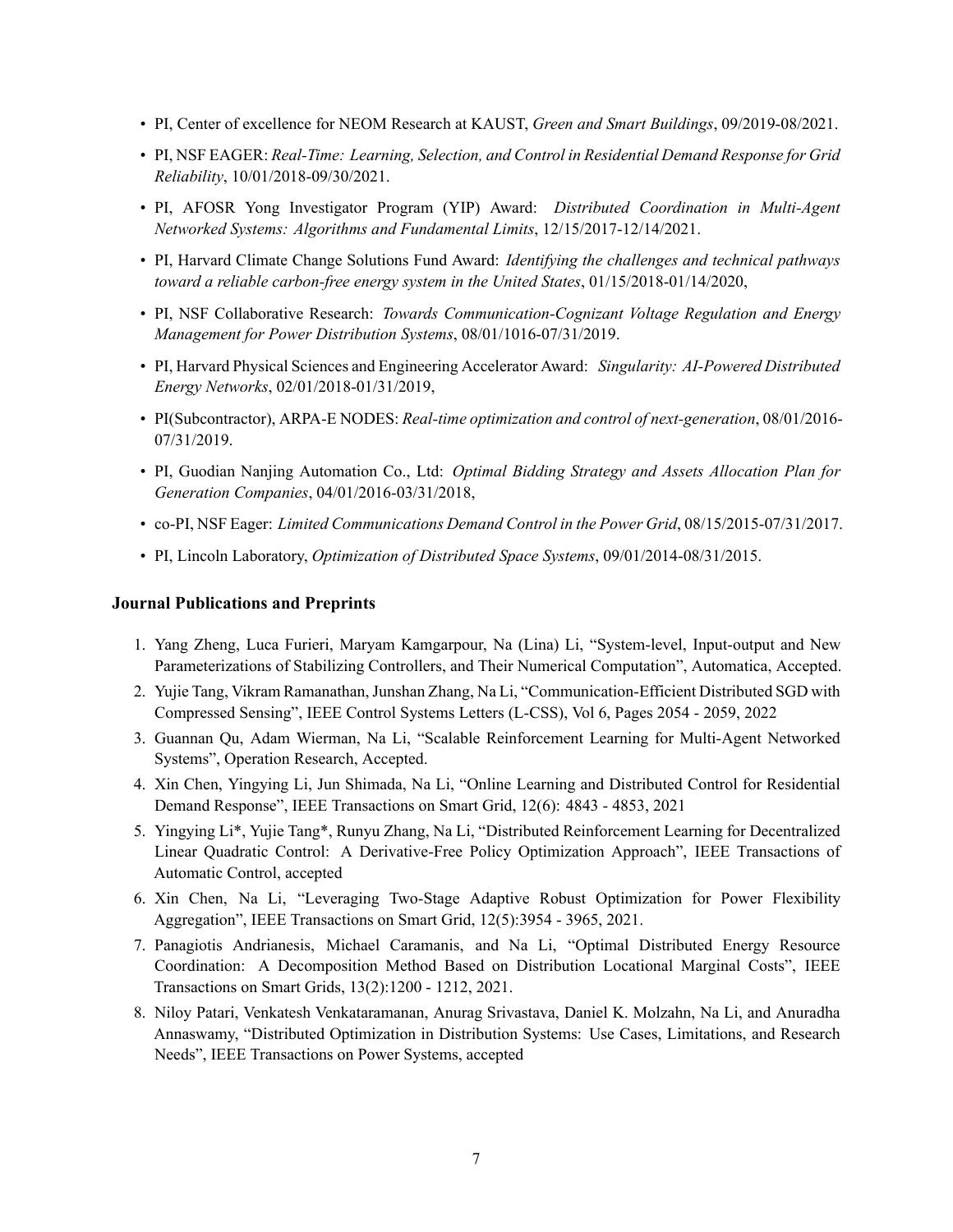- 9. Niloy Patari, Anurag Srivastava, Guannan Qu, and Na Li, "Distributed Voltage Control for Three-Phase Unbalanced Distribution Systems with DERs and Practical Constraints", IEEE Transactions on Industry Applications, 57(6):6622 - 6633, 2021.
- 10. Yang Zheng, **Na Li**, "Non-Asymptotic Identification of Linear Dynamical Systems Using Multiple Trajectories", IEEE Control System Letters, 5 (5), pages 1693-1698, 2021
- 11. Yingying Li, Guannan Qu, **Na Li**, "Online Optimization with Predictions and Switching Costs: Fast Algorithms and Fundamental Limits", *IEEE Transactions of Automatic Control*, 66(10): 4761 - 4768, 2021
- 12. Han Shu, Xuan Zhang, **Na Li**, Antonis Papachristodoulou, "Control Reconfiguration of Dynamical Systems for Improved Performance via Reverse-engineering and Forward-engineering", IEEE Transactions on Automatic Control, 67(3): 1490 - 1497, 2021.
- 13. Xin Chen, Changhong Zhao, **Na Li**, "Distributed Automatic Load-frequency Control with Optimality in Power Systems", *IEEE Transactions of Control of Networked Systems*, 8(1), 307-318, 2021.
- 14. Jorge I. Poveda, **Na Li**, "Robust Hybrid Zero-Order Optimization Algorithms with Acceleration via Averaging in Time", *Automatica*, volume 123, 109361, 2021.
- 15. Yujie Tang, Junshan Zhang, **Na Li**, "Distributed Zero-Order Algorithms for Nonconvex Multi-Agent Optimization", *IEEE Transactions of Control of Network Systems*, 8(1), 269 - 281, 2021.
- 16. Sindri Magnusson, Hossein Shokri-Ghadikolaei, **Na Li**, "On Maintaining Linear Convergence of Distributed Learning under Limited Communication", IEEE Transactions on Signal Processing, volume 68, pages 6101-6116, 2020.
- 17. Xin Chen, Yutong Nie, Na Li, "Online Residential Demand Response via Contextual Multi-Armed Bandits", IEEE Control Systems Letters, 5(2), pages 433-438, 2020
- 18. Yujie Tang, Guannan Qu, **Na Li**, "Semi-Global Exponential Stability of Primal-Dual Gradient Dynamics for Constrained Convex Optimization", System & Control Letters, volume 144, 104754, 2020.
- 19. Yingying Li, Qinran Hu, **Na Li**, "A reliability-aware multi-armed bandit approach to learn and select users in demand response", *Automatica*, Volume 119, 109015, 2020. **Editor's Choice for the September 2020 Issue**
- 20. Guannan Qu, **Na Li**, "Accelerated Distributed Nesterov Gradient Descent", *IEEE Transactions on Automatic Control*, 65(6), Pages 2566 - 2581, 2020.
- 21. Yang Zheng, Luca Furieri, Antonis Papachristodoulou, **Na Li**, Maryam Kamgarpour, "On the equivalence of Youla, System-level and input-output parameterizations", IEEE Transactions on Automatic Control, 66(1), pages 413-420, 2020
- 22. Bala Kameshwar Poolla, Saverio Bolognani, Li Na, Florian Dörfler, "A Market Mechanism for Virtual Inertia", IEEE Transactions on Smart Grid, 11(4), pages 3570-3579, 2020
- 23. Sindri Magnusson, Guannan Qu, **Na Li**, "Distributed Optimal Voltage Control with Asynchronous and Delayed Communication", IEEE Transactions of Smart Grid, 11(4), pages 3469-3482, 2020.
- 24. Guannan Qu, **Na Li**, "Optimal Distributed Feedback Voltage Control under Limited Reactive Power", *IEEE Transactions of Power Systems*, 35(1), pages 315-331, 2020.
- 25. Xin Chen, Emiliano Dall'Anese, Changhong Zhao, **Na Li**, "Aggregate Power Flexibility in Unbalanced Distribution Systems", *IEEE Transactions of Smart Grids*, 11(1), Pages 258 - 269, 2019.
- 26. Sindri Magnusson, Guannan Qu, **Na Li**, Carlo Fischione, "Voltage Control Using Limited Communication", *IEEE Transactions on Control of Network Systems*, 6(3), pages: 993 - 1003, 2019
- 27. Guannan Qu, David Brown, **Na Li**, "Distributed Greedy Algorithm for Multi-Agent Task Assignment Problem with Submodular Utility Functions", *Automatica*, 105, Page 206-215, 2019.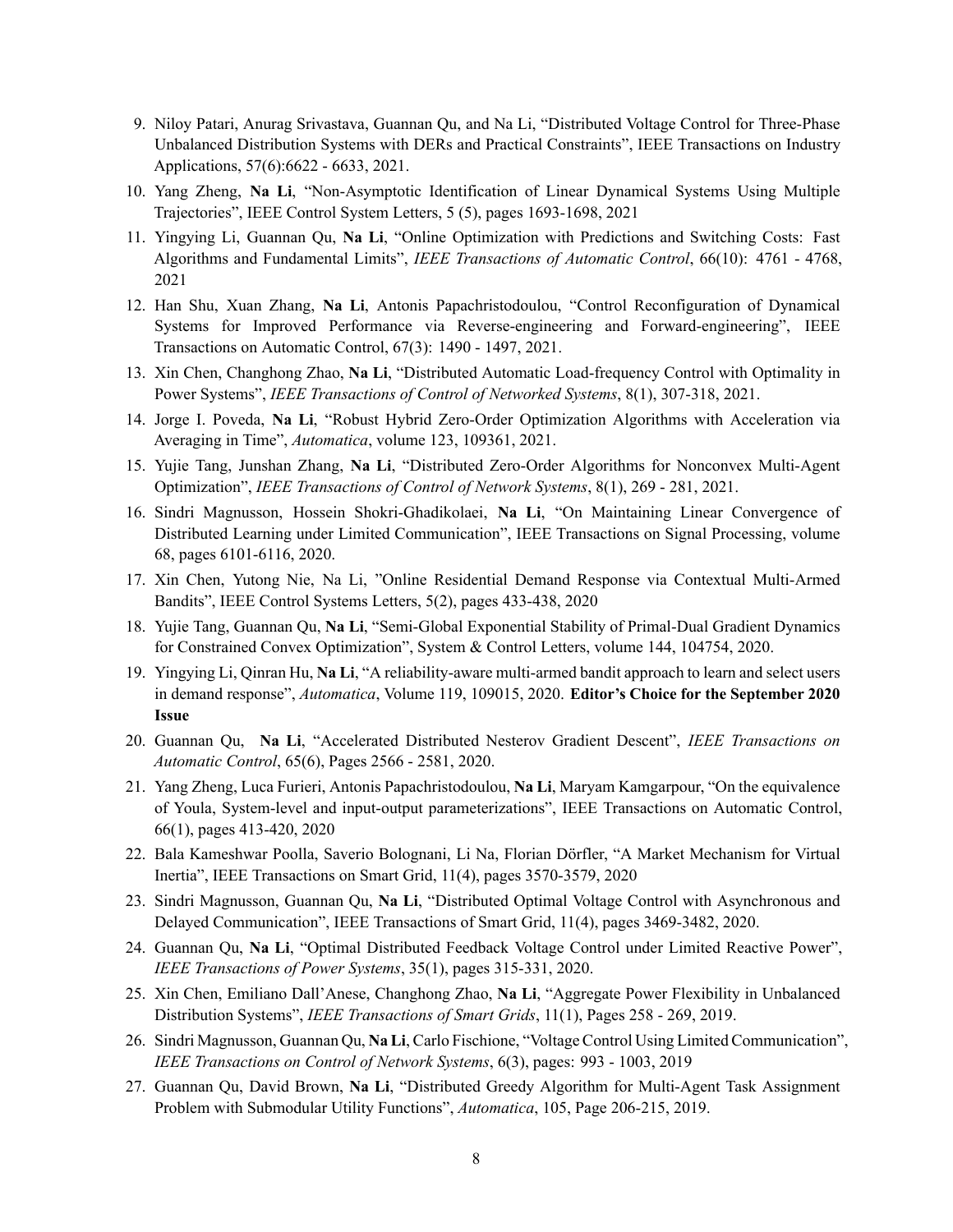- 28. Guannan Qu, **Na Li**, "On the Exponential Stability of Primal-Dual Gradient Dynamics", *IEEE Control System Letters*, 3(1), Pages: 43-48, 2019.
- 29. Xiaoqi Tan, Guannan Qu, Bo Sun, **Na Li**, Danny Tsang, "Optimal Scheduling of Battery Charging Station Serving Electric Vehicles Based on Battery Swapping", *IEEE Transactions on Smart Grid*, 10(2), 1372 - 1384, 2019.
- 30. Sindri Magnusson, Chinwendu Enyioha, **Na Li**, Carlo Fischione, Vahid Tarokh, "Communication Complexity of Dual Decomposition Methods for Distributed Resource Allocation Optimization", *IEEE Journal of Selected Topics in Signal Processing*, Special Issue on Signal and Information Processing for Critical Infrastructures, 12(4), Pages: 717-732, 2018.
- 31. Takeshi Hatanaka, Nikhil Chopra, Takayuki Ishizaki, **Na Li**, "Passivity-Based Distributed Optimization with Communication Delays Using PI Consensus Algorithm", *IEEE Transactions on Automatic Control*, 63(12), Pages: 4421-4428, 2018.
- 32. Guannan Qu, **Na Li**, "Harnessing Smoothness to Accelerate Distributed Optimization", *IEEE Transactions on Control of Network Systems*, 5(3), Pages: 1245-1260, 2018.
- 33. Xuan Zhang, Antonis Papachiristodoulou, **Na Li**, "Distributed Control for Achieving Optimal Steady State", *IEEE Transactions on Automatic Control*, 63(3), 864–871, 2018.
- 34. Sindri Magnusson, Chinwendu Enyioha, **Na Li**, Carlo Fischione, and Vahid Tarokh, "Convergence of Limited Communications Gradient Methods", *IEEE Transactions on Automatic Control*, 63(5), 1356– 1371, 2018.
- 35. Chinwendu Enyioha, Sindri Magnusson, **Na Li**, Carlo Fischione, and Vahid Tarokh, "On the variability of Renewable energy and Online power allocation", *IEEE Transactions on Power Systems*, 33(1), 451-462 2018.
- 36. Wei Wei, Jianhui Wang, **Na Li**, and Shengwei Mei, "Optimal Power Flow of Radial Networks and its Variations: A Sequential Convex Optimization Approach", *IEEE Transactions on Smart Grid*, 8(6), 2974– 2987, 2017.
- 37. Wenbo Shi, **Na Li**, Chi-Cheng Chu, and Rajit Gadh, "Real-Time Energy Management in Microgrids", *IEEE Transactions on Smart Grid*, 8(1), Pages 228-238, 2017.
- 38. Wei Wei, **Na Li**, Jianhui Wang, Shengwei Mei, "Estimating the Probability of Infeasible Real-time Dispatch without Exact Distributions of Stochastic Wind Generations", *IEEE Transactions on Power Systems*, 31(6), Pages 5022-5032, 2016.
- 39. Ariana Minot, Yue Lu, **Na Li**, "A Distributed Newton Method for Power System State Estimation", *IEEE Transactions on Power Systems*, 31(5), Pages 3804-3815, 2016.
- 40. Qingqing Huang, Leilai Shao, **Na Li**, "Dynamic Detection of Transmission Line Outages Using Hidden Markov Models", *IEEE Transactions on Power Systems*, 31(3), Pages 2026-2033, 2016.
- 41. **Na Li**, Lijun Chen, Changhong Zhao, "Connecting Automatic General Control and Economic Dispatch from an Optimization View", *IEEE Transactions on Control of Network Systems*, 3(3), Pages 254-264, 2016.
- 42. Yunjian Xu, **Na Li**, Steven Low, "Demand Response with Capacity Constrained Supply Function Bidding", *IEEE Transactions on Power Systems*, 31(2), Pages 1377-1394, 2016.
- 43. Lijun Chen, **Na Li**, "On the Interaction between Load Balancing and Speed Scaling", *IEEE Journal on Selected Areas Communication (JSAC)- Series on Green Communications and Networking*, 33(12), Pages 2567-2578, 2015.
- 44. **Na Li**, Lijun Chen, Munther Dahleh, "Demand Response Using Linear Supply Function Bidding", *IEEE Transactions on Smart Grid*, 6(4), Pages 1827-1838, 2015.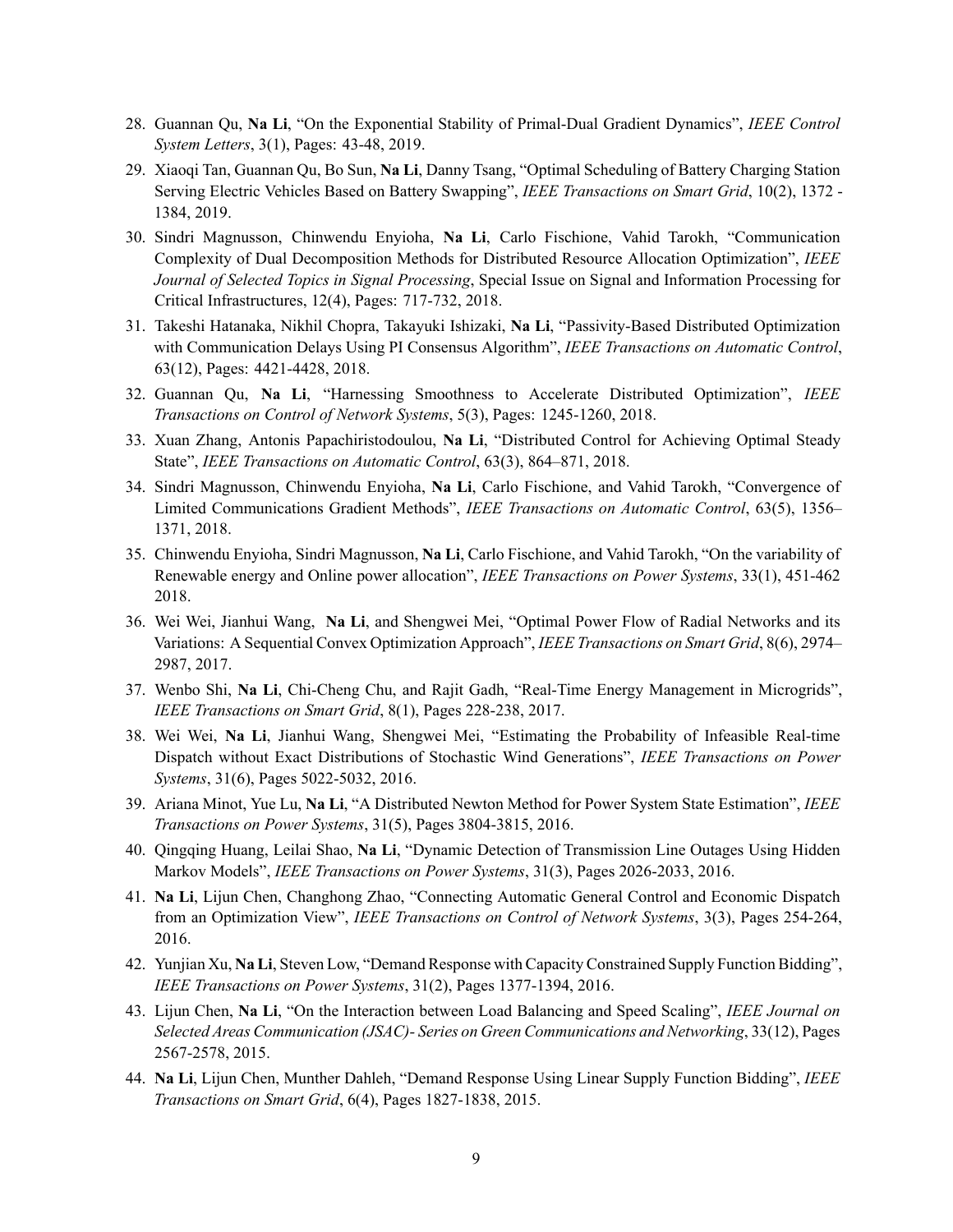- 45. Lingwen Gan, **Na Li**, Ufuk Topcu, Steven Low, "Exact Convex Relaxation for Optimal Power Flow in Radial Networks", *IEEE Transactions on Automatic Control*, 60(1), Pages 72-87, 2015.
- 46. **Na Li**, Jerry Cruz, Chenghao Chien, Somayeh Sojoudi, Ben Recht, David Stone, Marie Csete, Daniel Bahmiller, John Doyle, "Robust Efficiency and Actuator Saturation Explain Healthy Heart Rate Control and Variability", *Proceedings of National Academia Sciences*, 111(33), Pages E3476–E3485, 2014.
- 47. Wenbo Shi, **Na Li**, Xiaorong Xie, Chi-Cheng Chu, and Rajit Gadh, "Optimal Residential Demand Response in Distribution Network", *IEEE Journal on Selected Areas in Communications*, 32(7), Pages 1-10, 2014.
- 48. Changhong Zhao, Ufuk Topcu, **Na Li**, Steven Low, "Design and Stability of Load-Side Primary Frequency Control in Power System", *IEEE Transactions on Automatic Control*, 59(5), Pages 1177-1189, 2014.
- 49. **Na Li**, Jason Marden, "Decoupling Coupled Constraints through Utility Design", *IEEE Transactions on Automatic Control*,59(8), Pages 2289-2294, 2014.
- 50. **Na Li**, Jason Marden, "Designing Games for Distributed Optimization", *the Journal of IEEE Selected Topics in Signal Processing*,7(2), Pages:230-242, 2013.

#### **Book (Chapters)**

- 1. Lijun Chen, **Na Li**, Libin Jiang, Steven H. Low, "Optimal Demand Response: Problem Formulation and Deterministic Case", Chapter in Control and Optimization Theory for Electric Smart Grids, Aranya Chakarabortty and Marija Ilic (Eds.), Springer, 2012.
- 2. Takeshi Hatanaka, Tomohiro Ikawa and **Na Li**, "A Passivity-Based Design of Cyber-Physical Building HVAC Energy Management Integrating Optimization and Physical Dynamics", Chapter in Economicallyenabled Energy Management: Interplay between Control Engineering and Economics, T. Hatanaka, Y. Wasa and K. Uchida (Dds.) Springer-Verlag, to be published, 2020.

#### **Peer-Reviewed Conference Publications**

- 1. Xin Chen, Jorge Poveda, Na Li, "Model-Free Optimal Voltage Control via Continuous-Time Zeroth-Order Methods", CDC, 2021
- 2. Tianpeng Zhang, Victor Qin, Yujie Tang, Na Li, "Source Seeking by Dynamic Source Location Estimation", IROS, 2021
- 3. Yang Zheng, Yujie Tang, Na Li, "Analysis of the Optimization Landscape of Linear Quadratic Gaussian (LQG) Control", L4DC, 2021
- 4. Yang Zheng, Luca Furieri, Maryam Kamgarpour, Na Li, "Sample Complexity of Linear Quadratic Gaussian (LQG) Control for Output Feedback Systems", L4DC, 2021
- 5. Jiaying Zhou, Xun Xian, Na Li, Jie Ding, "Assisted Learning: Cooperative AI with Autonomy", ICASSP 2021
- 6. Runyu Zhang, Yingying Li, Na Li, "On the Regret Analysis of Online LQR Control with Predictions", ACC 2021
- 7. Zhaolin Ren, Aoxiao Zhong, Na Li, "LQR with Tracking: A Zeroth-order Approach and Its Global Convergence", ACC 2021
- 8. Junshang Zhang, Na Li, Mehmet Dedeoglu, "Federated Learning over Wireless Networks: A Band-limited Coordinated Descent Approach", IEEE INFOCOM 2021.
- 9. Yingying Li, Subhro Das, Na Li, "Online Optimal Control with Affine Constraints", AAAI-21.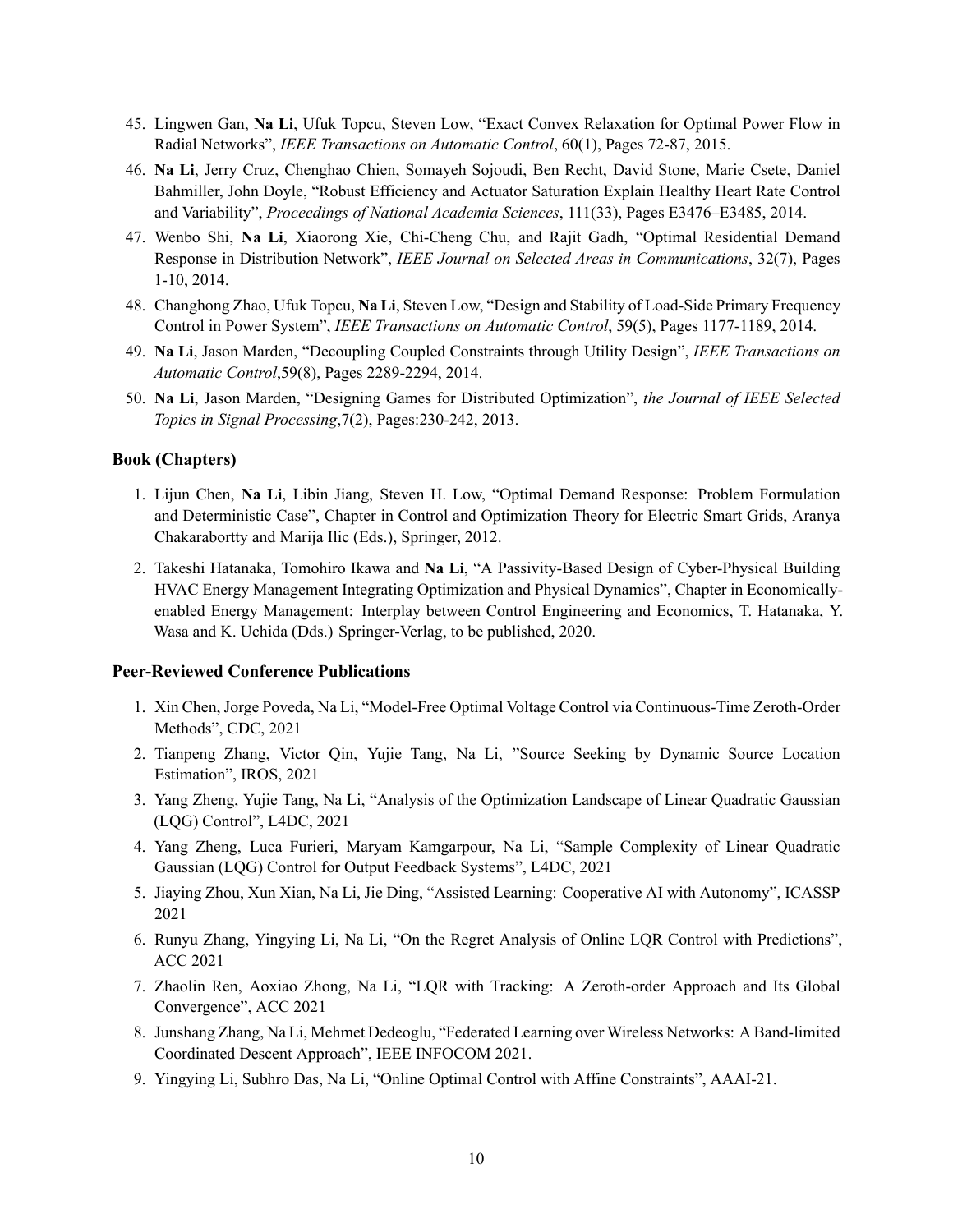- 10. Guannan Qu, Yiheng Lin, Adam Wierman, Na Li, "Scalable Multi-Agent Reinforcement Learning for Networked Systems with Average Reward", NeurIPS 2020.
- 11. Yingying Li, Na Li, "Leveraging Predictions in Smoothed Online Convex Optimization via Gradientbased Algorithms", NeurIPS 2020.
- 12. Yujie Tang, Zhaolin Ren, Na Li, "Zeroth-Order Feedback Optimization for Cooperative Multi-Agent Systems", CDC 2020.
- 13. Yichu Jin, Conor James Walsh\*, Haedo Cho, Oluwaseun Adelowo Araromi, Moritz A. Graule, Robert Wood, Christina glover, Na Li, "Soft Sensing Shirt for Shoulder Kinematics Estimation", ICRA 2020
- 14. Niloy Patari, Anurag Srivastava, Guannan Qu, Na Li, "Distributed Optimal Voltage Control for Three-Phase Unbalanced Distribution Systems with DERs", IEEE IAS Annual Meeting 2020.
- 15. Han Shu, Xuan Zhang, Na Li, Antonis Papachristodoulou, "Control Reconfiguration of Cyber-physical Systems for Improved Performance via Reverse-engineering and Accelerated First-order Algorithms", ICCPS 2020.
- 16. Guannan Qu, Adam Weirman, **Na Li**, "Scalable Reinforcement Learning of Localized Policies for Multi-Agent Networked Systems", Learning for Dynamics and Control (L4DC) 2020. [https://arxiv.org/abs/1912.](https://arxiv.org/abs/1912.02906) [02906](https://arxiv.org/abs/1912.02906)
- 17. Yingying Li, Yujie Tang, Runyu Zhang, and **Na Li**, "Distributed Reinforcement Learning for Decentralized Linear Quadratic controllers: A Derivative-free Policy Optimization Approach", Learning for Dynamics and Control (L4DC) 2020. <https://nali.seas.harvard.edu/files/nali/files/dpgdc.pdf>
- 18. Xin Chen, **Na Li**, "Exponential Stability of Primal-Dual Gradient Dynamics with Non-Strong Convexity", ArXiv:1905.00298, ACC 2020
- 19. Yingying Li, Xin Chen, **Na Li**, "Online Optimal Control with Linear Dynamics and Predictions: Algorithms and Regret Analysis", 33rd Annual Conference on Neural Information Processing Systems (NeurIPS 2019), 2019.
- 20. Yujie Tang, **Na Li**, "Distributed Zero-Order Algorithms for Nonconvex Multi-Agent Optimization", Allerton Conference on Communication, Control, and Computing, 2019.
- 21. Sindri Magnusson, Hossein Shokri-Ghadikolaei, **Na Li**, "On Maintaining Linear Convergence of Distributed Learning under Limited Communication", Asilomar Conference on Signals, Systems, and Computers, 2019.
- 22. Yingying Li, Aoxiao Zhong, Guannan Qu, **Na Li**, "Online Markov Decision Processes with Time-varying Transition Probabilities and Rewards", ICML workshop on Real-world Sequential Decision Making, 2019.
- 23. Guannan Qu, **Na Li**, "Exploiting Fast Decaying and Locality in Multi-Agent MDP with Tree Dependence Structure", IEEE Conference on Decision and Control (CDC), 2019.
- 24. Jorge I. Poveda, **Na Li**, "Inducing Uniform Asymptotic Stability in Accelerated Optimization Dynamics via Hybrid Regularization", ArXiv, IEEE Conference on Decision and Control (CDC), 2019.
- 25. Sindri Magnusson, Carlo Fishione, Na Li, "Optimal Voltage Control Using Event Triggered Communication", ACM E-Energy, 2019.
- 26. Yingying Li, **Na Li**, "Online Learning for Markov Decision Processes in Nonstationary Environments: A Dynamic Regret Analysis", American Control Conference, 2019.
- 27. Sindri Magnusson, Guannan Qu, **Na Li** "Distributed Voltage Control with Communication Delays", American Control Conference, 2019.
- 28. Yingying Li, Qinran Hu, **Na Li**, "Learning and Selecting the Right Customers for Reliability: A Multiarmed Bandit Approach", IEEE Control and Decision Conference, 2018.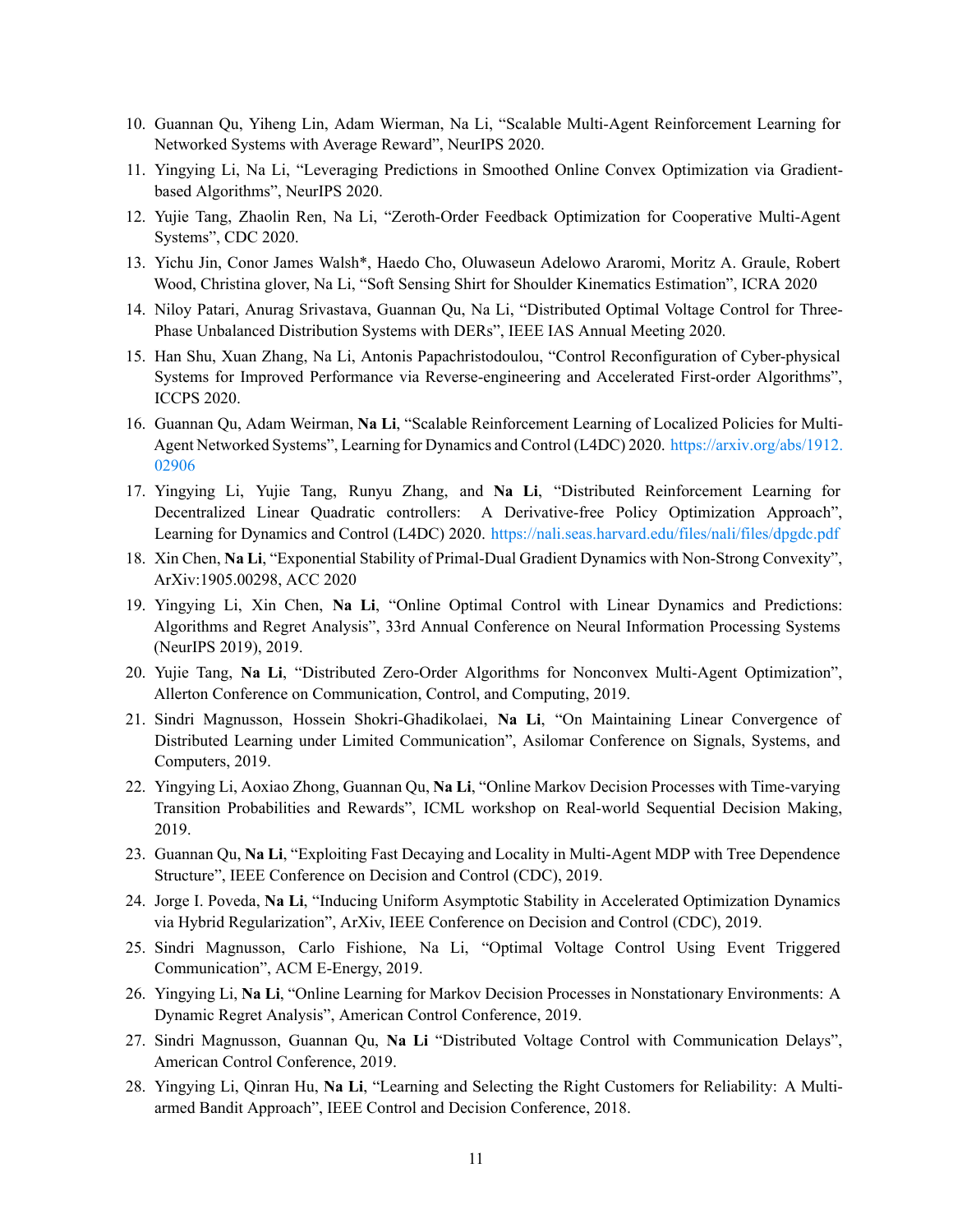- 29. Xin Chen, Changhong Zhao, **Na Li**, "Distributed Automatic Load-Frequency Control with Optimality in Power Systems", IEEE Conference on Control Technology and Applications (CCTA), 2018.
- 30. Guannan Qu, **Na Li**, "An Optimal and Distributed Feedback Voltage Control under Limited Reactive Power", Power Systems Computation Conference (PSCC), 2018.
- 31. Yingying Li, Guannan Qu, **Na Li**, "Using Predictions in Online Optimization with Switching Costs: A Fast Algorithm and A Fundamental Limit", American Control Conference (ACC), 2018.
- 32. Takashi Tanaka, **Na Li**, Kenko Uchida, "On the Relationship between the VCG Mechanism and Market Clearing", American Control Conference (ACC), 2018.
- 33. Tianyi Chen, **Na Li**, Georgios B. Giannakis, "Aggregating Flexibility of Heterogeneous Energy Resources in Distribution Networks", American Control Conference (ACC), 2018.
- 34. Guannan Qu, **Na Li**, "Accelerated Distributed Nesterov Gradient Descent for Convex and Smooth Functions", IEEE Conference on Decision and Control (CDC), 2017.
- 35. Johannes Koehler, Matthias A. Muller, **Na Li**, Frank Allgower, "Real Time Economic Dispatch for power networks: A Distributed Economic Model Predictive Control Approach", IEEE Conference on Decision and Control (CDC), 2017.
- 36. Takeshi Hatanaka, Xuan Zhang, Wenbo Shi, Minghui Zhu, **Na Li**, "Physics-Integrated Hierarchical/Distributed HVAC Optimization for Multiple Buildings with Robustness against Time Delays", IEEE Conference on Decision and Control (CDC), 2017.
- 37. Xuan Zhang, Bin Yan, Wenbo Shi, Ali Malkawi, (Samuel) Qing-Shan Jia, **Na Li**, "Community-level Geothermal Heat Pump System Management via an Aggregation-disaggregation Framework", IEEE Conference on Decision and Control (CDC), 2017.
- 38. Masoud Baidiei, **Na Li**, "Stochastic Primal-Dual Method on Riemannian Manifolds with Bounded Sectional Curvature", IEEE International Conference on Machine Learning and Applications (ICMLA), 2017.
- 39. Sindri Magnusson, Carlo Fischione, **Na Li**, "Voltage Control Using Limited Communication", IFAC 2017.
- 40. Yingying Li, **Na Li**, "Mechanism Design for Reliability in Demand Response with Uncertainty", Amercian Control Conference (ACC), 2017.
- 41. Xuan Zhang, Wenbo Shi, Qinran Hu, Bin Yan, Ali Malkawi, **Na Li**, "Distributed Temperature Control via Geothermal Heat Pump Systems in in Energy Efficient Buildings", Amercian Control Conference (ACC), 2017.
- 42. Yanhua Tian, **Na Li**, Josh Taylor, "Harmonic Reduction via Optimal Power Flow and the Frequency Coupling Matrix", IEEE Conference on Control Technology and Applications, 2017.
- 43. Takeshi Hatanaka, Xuan Zhang, Wenbo Shi, Minghui Zhu, **Na Li**, "An Integrated Design of Optimization and Physical Dynamics for Energy Efficient Buildings: A Passivity Approach", IEEE Conference on Control Technology and Applications (CCTA), 2017.
- 44. Reza Azimi, Masoud Badiei, Xin Zhan, **Na Li**, Sherief Reda, "Fast decentralized power capping for server clusters", 23th IEEE Symposium on High Performance Computer Architecture (HPCA), 2017. (acceptance rate, 22%)
- 45. Guannan Qu, **Na Li**, "Harnessing Smoothness to Accelerate Distributed Optimization", Conference on Decision and Control (CDC), 2016.
- 46. Donya Ghavidel Dobakhshari, **Na Li**, Vijay Gupta, "An Incentive-Based Approach to Distributed Estimation with Strategic Sensors", Accepted to Conference on Decision and Control (CDC) 2016.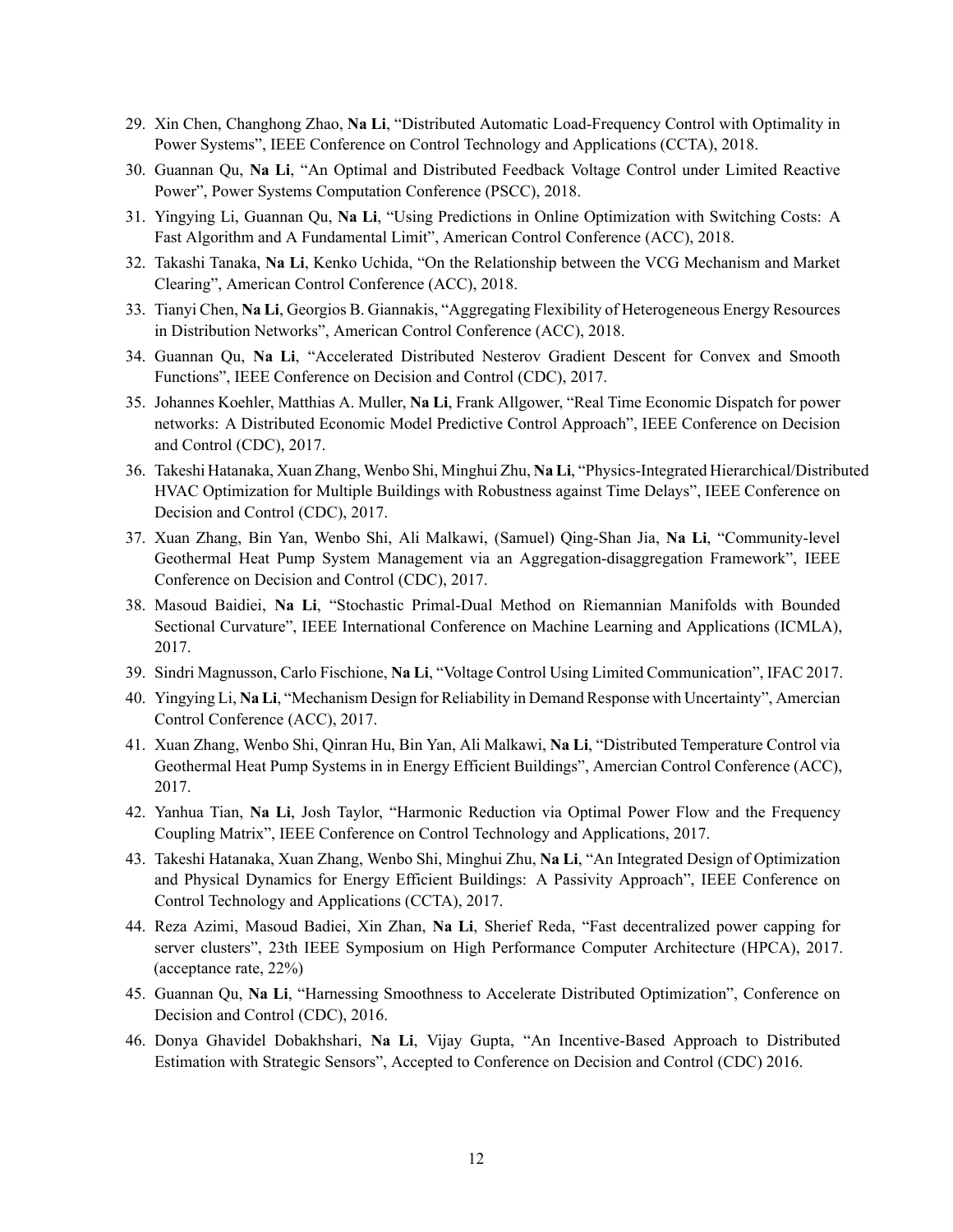- 47. Sindri Magnusson, Chinwendu Enyioha, **Na Li**, Carlo Fischione, "Practical Coding Schemes For Bandwidth Limited One-Way Communication Resource Allocation", Accepted to Conference on Decision and Control (CDC), 2016.
- 48. Masoud Badiei, **Na Li**,"Distributed Regularized Primal-Dual Method", Accepted to GlobalSIP, 2016.
- 49. Xuan Zhang, Wenbo Shi, Xiwang Li, Bin Yan, Ali Malkawi, **Na Li**, "Decentralized Temperature Control via HVAC Systems in Energy Efficient Buildings: An Approximate Solution Procedure", Accepted to GlobalSIP, 2016.
- 50. Hongyao Ma, Valentin Robu, **Na Li**, David Parkes, "Incentivizing Reliability in Demand-Side Response", Accepted to *International Joint Conference on Artificial Intelligence IJCAI-16*, 2016.
- 51. Ariana Minot, Yue Lu, Na Li, "A Distributed Primal-Dual Interior Point Method for Optimal Power Flow", *Power Systems Computation Conference (PSCC)*, 2016.
- 52. Martin Andreasson and **Na Li**, "Dynamical Decentralized Voltage Control of Multi-Terminal HVDC Grids", European Control Conference, 2016.
- 53. Sindri Magn´usson, Chinwendu Enyioha, Kathryn Heal, **Na Li**, Carlo Fischione, and Vahid Tarokh, "Convergence of Limited Communications Gradient Methods", *American Control Conference (ACC)*, 2016.
- 54. Masoud Badiei Khuzani, Xin Zhan, Reza Azimi, Sherief Reda and **Na Li**, "DiBA: Distributed Power Budget Allocation for Large-Scale Computing Clusters", *IEEE/ACM International Symposium on Cluster, Cloud and Grid Computing(CCGrid)*, 2016. (acceptance rate, 20%)
- 55. Sindri Magn´usson, Chinwendu Enyioha, Kathryn Heal, **Na Li**, Carlo Fischione, and Vahid Tarokh, "Distributed Resource Allocation Using One-Way Communication with Applications to Power Networks", *Conference on Information Sciences and Systems (CISS)*, 2016.
- 56. Hao Zhu, **Na Li**, "Asynchronous Local Voltage Control in Power Distribution Networks", *IEEE Conference on Acoustics, Speech and Signal Processing (ICASSP)*, 2016.
- 57. Guannan Qu, Dave Brown, **Na Li**, "Distributed Greedy Algorithm for Satellite Assignment Problem with Submodular Utility Function", *5th IFAC Workshop on Estimation and Control of Networked Systems (NecSys'15)*, 2015.
- 58. Masoud Badiei, **Na Li**, Adam Wierman, "Online Convex Optimization with Ramp Constraints", *Proceedings of 54th IEEE Conference on Decision and Control*, 2015.
- 59. Xuan Zhang, Antonis Papachristodoulou, **Na Li**, "Distributed Optimal Steady-state Control Using Reverse- and Forward- Engineering", *Proceedings of 54th IEEE Conference on Decision and Control*, 2015.
- 60. **Na Li**, "A Market Design for Electricity Distribution Networks", *Proceedings of 54th IEEE Conference on Decision and Control*, 2015.
- 61. Xuan Zhang, **Na Li**, Antonis Papachristodoulou, "Achieving Real-time Economic Dispatch in Power Networks via a Saddle Point Design Approach", *Power & Energy Society General Meeting*, 2015.
- 62. Qingqing Huang, Leilai Shao, **Na Li**, "Dynamic Fault Diagnosis in Power Grids Using Hidden Markov Models", *Proceedings of American Control Conference*, 2015.
- 63. Ariana Minot, **Na Li**, "Distributed State Estimation", *Proceedings of American Control Conference*, 2015.
- 64. **Na Li**, Changhong Zhao Lijun Chen, Steven Low, "Connecting Automatic Generation Control and Economic Dispatch from an Optimization View", *Proceedings of American Control Conference*, 2014.
- 65. **Na Li**, Guannan Qu, Munther Dahleh, "Real-time decentralized voltage control in distribution networks", *52nd Annual Allerton Conference on Communication, Control, and Computing*, 2014.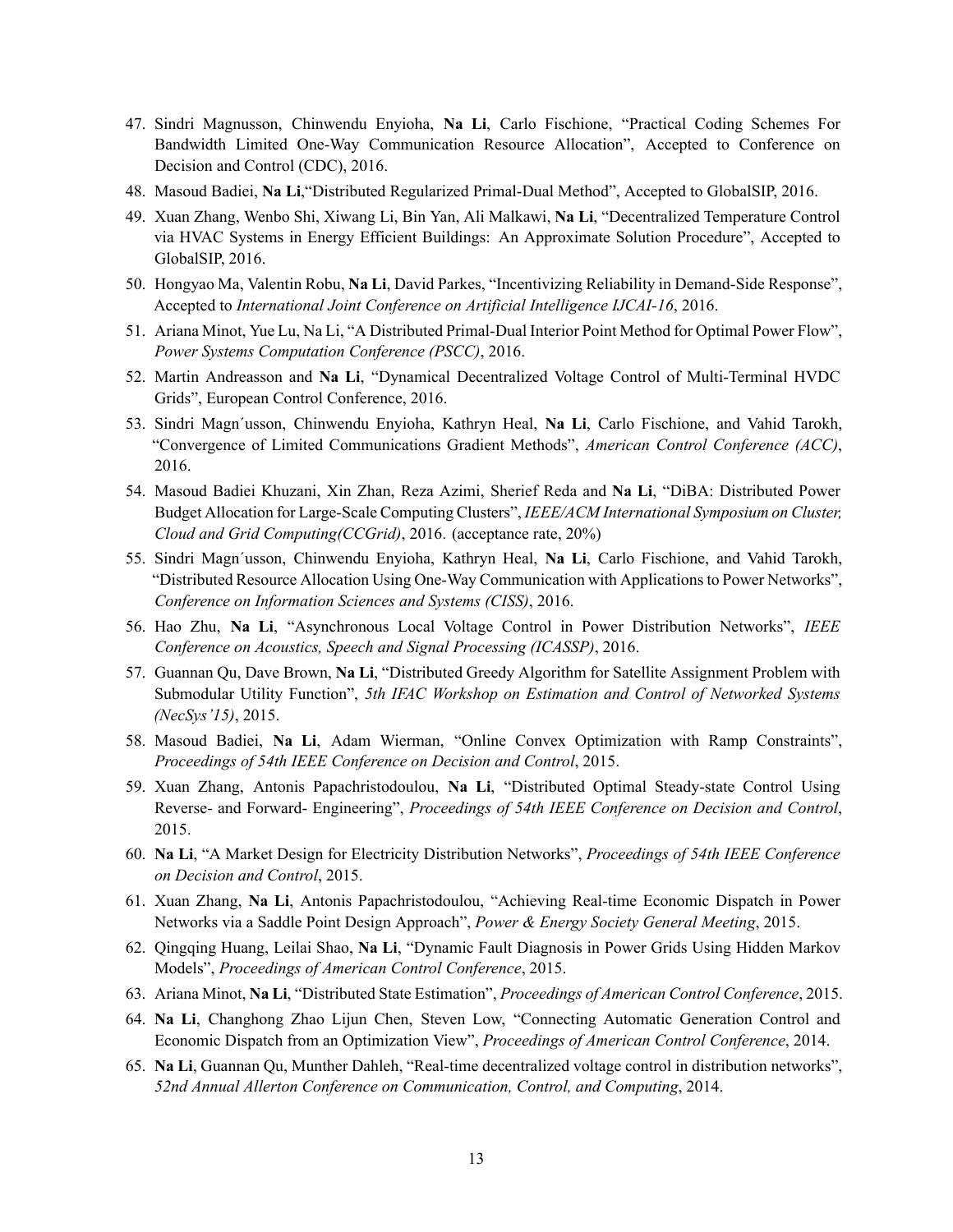- 66. Minghui Zhu, **Na Li**, "Stability Constrained Incentive Mechanisms for Distributed Frequency Control of Power Grid", *Proceedings of 53rd IEEE Conference on Decision and Control*, 2014.
- 67. Minghui Zhu, **Na Li**, Wenbo Shi, Rajit Gadh, "Distributed Access Control of Volatile Renewable Energy Resources", *Power & Energy Society General Meeting* 2014.
- 68. Lingwen Gan, **Na Li**, Ufuk Topcu, Steven Low, "Optimal Power Flow in Distribution Networks", *Proceedings of 52nd IEEE Conference on Decision and Control*, 2013.
- 69. **Na Li**, Lingwen Gan, Lijun Chen, Steven Low, "An Optimization-based Demand Response in Radial Distribution Networks", *IEEE Workshop on Smart Grid Communications: Design for Performance*, 2012.
- 70. **Na Li**, Lijun Chen, Steven Low, "Demand Response in Radial Distribution Networks: Distributed Algorithm (Invitied Paper)", *Asilomar Conference on Signals, Systems and Computers*, 2012.
- 71. **Na Li**, Lijun Chen, Steven Low, "Exact Convex Relaxation for Radial Networks Using Branch Flow Models", *IEEE International Conference on Smart Grid Communications*, 2012.
- 72. Rui Huang, Tiana Huang, Rajit Gadh and **Na Li**, "Solar Generation Prediction Using the ARMA Model in a Laboratory-level Micro-grid", *IEEE International Conference on Smart Grid Communications*, 2012.
- 73. Lingwen Gan, **Na Li**, Ufuk Topcu, Steven Low, "Branch Flow Model for Radial Networks: Convex Relaxation", *Proceedings of the 51st IEEE Conference on Decision and Control*, 2012.
- 74. **Na Li**, Jason Marden, "Designing Games for Distributed Optimization with a Time-Varying Communication Graph" *Proceedings of the 51st IEEE Conference on Decision and Control*, 2012.
- 75. **Na Li**, Jason Marden, " Designing Games for Distributed Optimization", *Proceedings of the 50th IEEE Conference on Decision and Control*, 2011. **Best Student Paper Award Finalist**
- 76. **Na Li**, Lijun Chen, Steven H. Low, "Optimal Demand Response based on Utility Maximization in Power Networks" *IEEE Power Engineering Society General Meeting*, 2011.
- 77. Lijun Chen, **Na Li**, Steven H. Low, "On the Interaction between Load Balancing and Speed Scaling", *Information Theory and Applications Workshop*, 2011.
- 78. Lijun Chen, **Na Li**, Steven H. Low and John C. Doyle, "Two Market Models for Demand Response in Power Networks", *IEEE International Conference on Smart Grid Communications*, 2010.
- 79. **Na Li**, Jason Marden, "Designing Games to Handle Coupled Constraints", *Proceedings of the 49th IEEE Conference on Decision and Control*, 2010.
- 80. **Na Li**, Jason Marden, Jeff S. Shamma, "Learning Approaches to the Witsenhausen Counterexample from a View of Potential Games", *Proceedings of the 48th IEEE Conference on Decision and Control*, 2009.

#### **Invited Talks and Presentations**

- "The interplay between control and learning", ECE Distinguished Seminar Series, George Manson University, Jan 2022.
- "The interplay between control and learning", Plenary talk at MIT LIDS Student Conference, Jan 2022.
- "The interplay between control and learning", Online Seminar for School of Data Science, City University of Hong Kong, Jan 2022.
- "Online Learning and Distributed Control of Residential Demand Response", Dutch Digital Energy Seminar, Jan 2022.
- "Multi-agent Learning for Stochastic Games Gradient Play and Beyond", CDC workshop on "Distributed Learning And Multi-Agent Learning: Overview, Recent Results, And Open Problems", Dec 2021.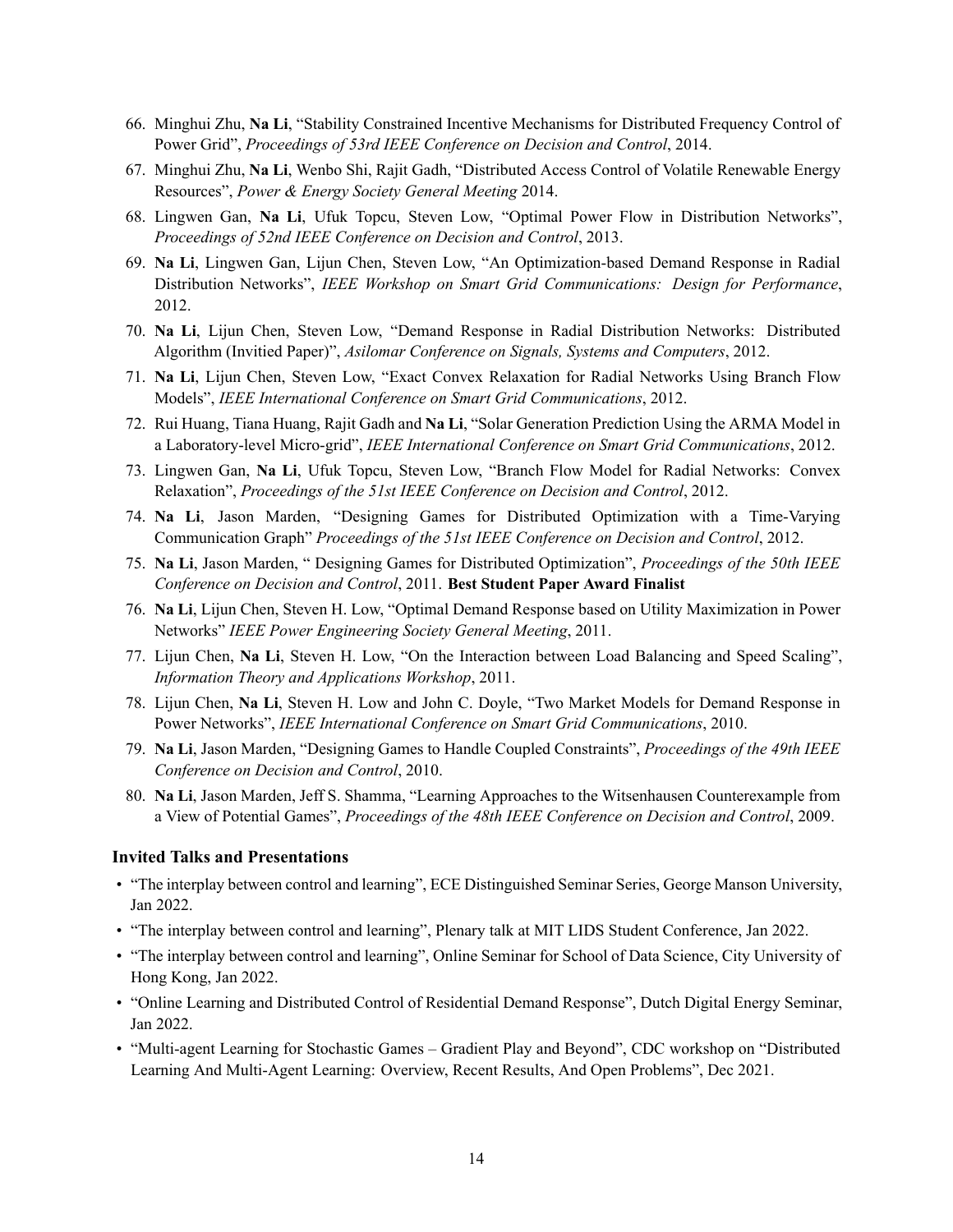- "Online Learning and Distributed Control of Residential Demand Response", CDC workshop on "Control For Autonomous Cities", Dec 2021.
- "Safety adaptive learning for constrained linear quadratic control", virtual Seminar, IFAC TC 2.4 on Optimal Control, Dec 2021.
- "Distributed real-time decision making over networks", Peking University, Oct 2021.
- " Distributed real-time decision making over networks", University of Texas, Austin, Oct 2021.
- " Distributed real-time decision making over networks", University of California at Santa Cruz, Oct 2021.
- " Distributed real-time decision making over networks", Georgia Institute of Technology, Sep 2021.
- "Learning and control of residential demand response", Power & Energy Society General Meeting, Jun 2021
- "Learning and control of residential demand response", the C3.ai Digital Transformation Institute's Machine Learning for a Resilient, Secure, Carbon-Free Electricity Supply Workshop, Virtual workshop, Jun 2021
- "Gradient play for multiagent stochastic games: stationary points and convergence", Virtual seminar series on Games, Decisions, and Networks, Jun 2021
- Distributed real-time decision making over networks, College of Engineering Control Seminar, University of Michigan Ann Arbor, April 2021.
- Distributed real-time decision making over networks, Online seminar on control meet learning, April 2021
- Distributed real-time decision making over networks, Online Seminar on Math Foundations of Data Science, March 2021
- Distributed real-time decision making over networks, keynote speaker for 16th CSL Student Conference at University of Illinois at Urbana-Champaign, Feb 2021
- "Harnessing special properties for Distributed Decision-Making in Network Systems", Webinar at the Department of Mathematics, RPI, Dec 2020.
- "Harnessing special properties for Distributed Decision-Making in Network Systems", Control Group Webinar, department of Engineering Science, University of Oxford, Nov 2020.
- "Harnessing special properties for Distributed Decision-Making in Network Systems", H.B. Keller Colloquium, Computational and Mathematical Sciences, Caltech, Nov 2020.
- 3 invited talks at Informs Annual Meeting, Nov 2020.
- "Distributed real-time coordination in network systems", Plenary talk in 2020 American Control Conference, July 2020.
- "Real-time Decision Making in Networked Dynamical Systems: Algorithms, Fundamental limits, and Applications", UC Berkeley, Feb 2020
- "Distributed real-time coordination in network systems", Invited talk in SICE International Symposium on Control Systems 2020, Japan, March 2020.
- "Multiagent Reinforcement Learning for Linear Quadratic Regulators by Zero Order Policy Optimization", NSF CPS meeting special workshop on learning for control, November 2019.
- "Online Learning and Multiagent Reinforcement Learning in Dynamical Systems with Uncertainties", the MIT Distinguished Seminar Series in Computational Science and Engineering, November 2019.
- "Distributed Zero-Order Algorithms and Multi-agent Reinforcement Learning", Robot Learning Workshop at Lehigh University, October 2019.
- "Distributed Zero-Order Algorithms for Nonconvex Multi-Agent Optimization", 57th Allerton Conference on Communication, Control, and Computing, September 2019.
- Three invited talks at Informs Annual Meeting, 2019.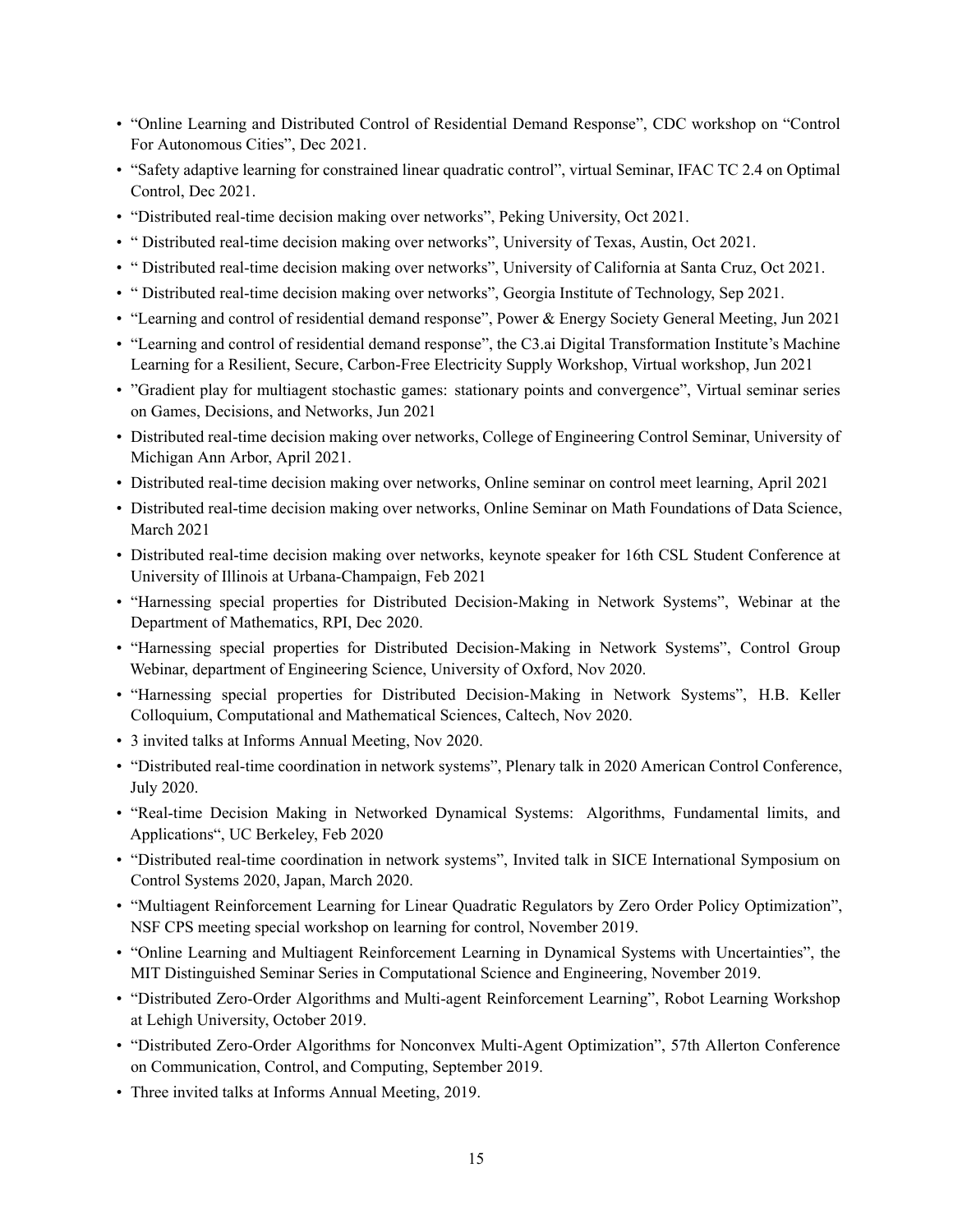- Panelist in NSF CAREER Awardees Session at the IEEE Power & Energy Society General Meeting, August 5-8, 2019.
- Panelist of *Optimization methods for unbalanced power distribution systems* at Power & Energy Society General Meeting, August 2019.
- "Online optimization with limited prediction: Fundamental Limits and Fast Algorithms", Workshop on Control, Optimization, and Machine Learning in American Control Conference (ACC), July 2019.
- "The role of Prediction in Online Decision Making", JST-NSF- RCN Workshop on Distributed Energy Management Systems, Japan, June 2019.
- Dagstuhl Seminar on Control of Networked Cyber-Physical Systems, Schloss Dagstuhl, Germany, May 2019.
- "Distributed Decision-Making in Networked Systems with Limited Communication", Princeton University, May 2019.
- "The Role of Prediction and Learning in Online Decision Making", *The mathematics of energy systems*, Isaac Newton Institute for Mathematical Sciences, UK, April, 2019.
- "Distributed Decision-Making in Networked Systems with Limited Communication", Washington University, St Louis, March 2019.
- "Distributed Decision-Making in Networked Systems with Limited Communication", Purdue University, March 2019.
- "Online optimization with limited prediction: Fundamental Limits and Fast Algorithms", ITA workshop, 2019.
- "Distributed Decision-Making in Networked Systems with Limited Communication", DTC seminar, University of Minnesota, January 2019.
- "Matrix Completion Embedded PDIP Method for SDP Relaxation of Large-scale OPF Problems", Informs Annual Meeting, Nov, 2018.
- Panelist in *Panel:Getting started: How to develop a research agenda, set up a lab, and build a team*, Rising Stars: An Academic Career Workshop for Women in EECS, MIT, Oct, 2018.
- "Learning, Selection, and Control in Residential Demand Response for Grid Reliability", NSF workshop on Real Time Data Analytics, Portland, OR, August, 2018.
- "Limited Communication Gradient Methods for Distributed Resource Allocation Optimization", Workshop of *Interdisciplinary Approaches for Control of Large scale Complex Systems* in American Control Conference (ACC), June 2018.
- "Limited Communication Gradient Methods for Distributed Resource Allocation Optimization", Workshop of *Mathematical and Computational Challenges in Real-Time Decision Making* in Simons Institute of Berkeley, May 2018.
- "Distributed Coordination in Multi-Agent Network Systems: Algorithms, Fundamental Limits, and Applications", Iowa State University, April 2018.
- "Distributed Coordination in Multi-Agent Network Systems: Algorithms, Fundamental Limits, and Applications",University of California, Berkeley, April 2018.
- "Learning and Targeting the Right Customers for Residential Demand Response: A Case Study and A Multi-Armed Bandit Approach", Workshop of *Societal Networks* in Simons Institute of Berkeley, March 2018.
- "Distributed Coordination in Multi-Agent Network Systems: Algorithms, Fundamental Limits, and Applications", UPenn, December 2017.
- "Distributed Coordination in Multi-Agent Network Systems: Algorithms, Fundamental Limits, and Applications", University of California, Santa Barbara, November 2017.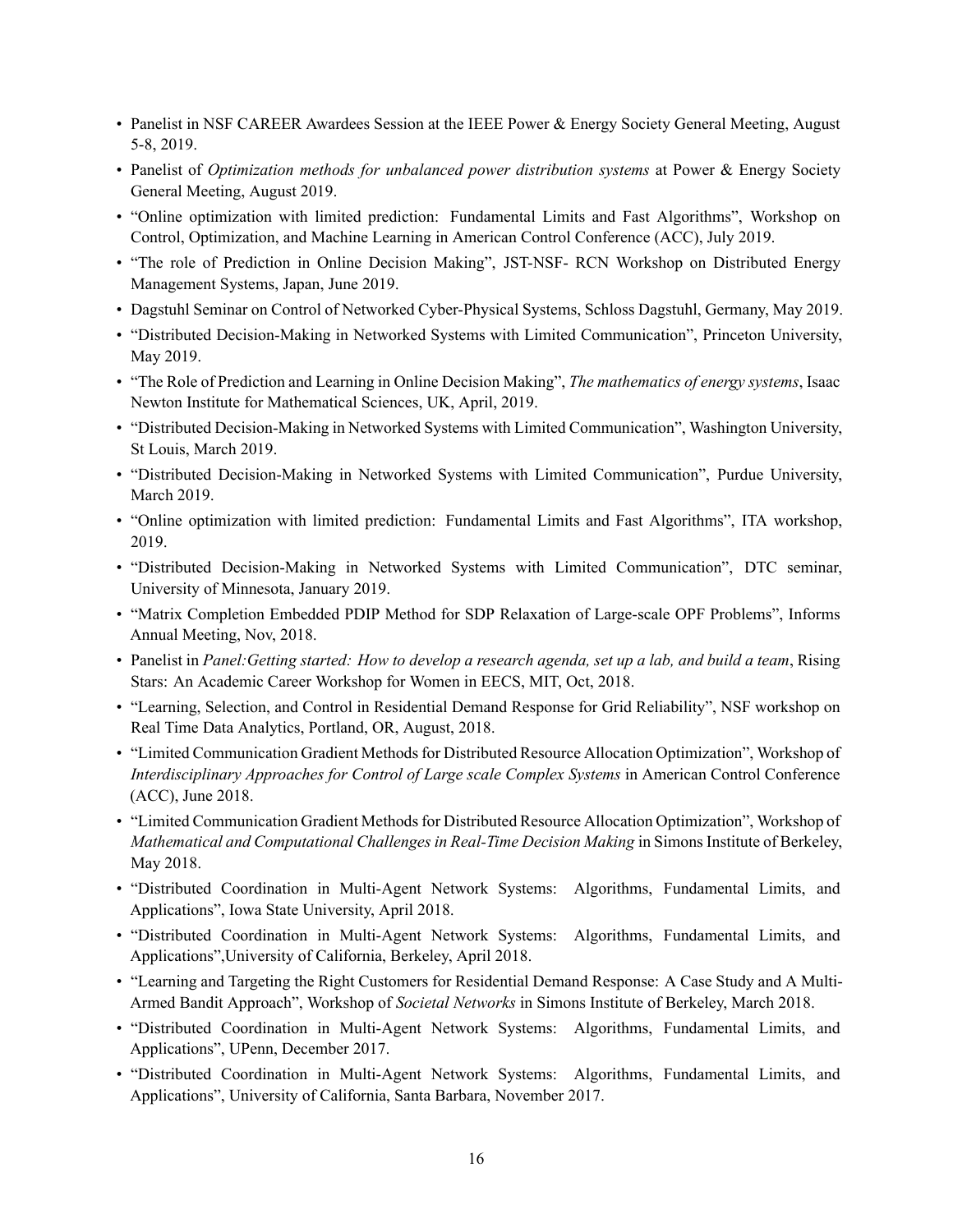- "Voltage regulation using limited communication" Workshop on Electric Energy Systems and OR-Analytics, Georgia Tech, November 2017.
- "A Sequential Convex Optimization Approach to Optimal Power Flow and Its Variations", INFORMS annual meeting, October 2017.
- "Distributed Coordination in Multi-Agent Systems: Algorithms, Fundamental Limits, and Applications", Boston University, September 2017.
- "Distributed Coordination in Multi-Agent Systems: Algorithms, Fundamental Limits, and Applications", Yale University, September 2017.
- "Harness smoothness to accelerate distributed optimization", AFSOR D & C Annual Review, September 2017.
- "Distributed Energy Management under Limited Communication", MIT September, 2017.
- "Distributed Resource Allocation under Limited Communication", Rutgers, August 2017.
- "Mechanism Design for Reliability in Demand Response with Uncertainty", Production and Operations Management Society (POMS) Annual Conference, May 2017.
- "Parallelized Interior Point Method for Security Constrained Optimal Power Flow (SCOPF)", INFORMS Computing Society Conference, January, 2017.
- "Voltage Regulation Using Limited Communication", INFORMS Computing Society Conference, January 2017.
- "Parallelized Interior Point Method for Security Constrained Optimal Power Flow (SCOPF)", INFORMS Annual Meeting, Nov 2016.
- "Market Design in Transforming Future Electric Distribution Networks", University of Maryland, College Park, October 2016.
- "Distributed Energy Management with Limited Communication", Worcester Polytechnic Institute (WPI), October 2016.
- "Distributed Energy Management in Power Networks", Harvard SEAS/HBS symposium on the Internet of Things, September, 2016.
- "Market Design in Transforming Future Electric Distribution Networks", the inaugural Resnick Institute Young Investigators Symposium, The Resnick Sustainability Institute at Caltech, September 2016.
- "Distributed Energy Management with Limited Communication", ETH Zurich, June 2016.
- "Distributed Control for Achieving Optimal Steady State", DFG-JST-RCN-NSF, May 2016.
- "A Market Mechanism for Electric Distribution Networks", Production and Operations Management Society (POMS) Annual Conference, May 2017.
- "Distributed Energy Management with Limited Communication", North Carolina State University, Apr. 2016.
- "Distributed Energy Management with Limited Communication", University of Southern California, Mar. 2016.
- "Connecting Distributed Control and Distributed Optimization in the Power Grid", Tsinghua University, Dec. 2015.
- "Connecting Distributed Control and Distributed Optimization in the Power Grid", Young Researchers Workshop on Distributed Energy Management Systems Toward International Collaborations between NSF, NRF and JST CREST projects, Osaka, Japan, Dec. 2015.
- "Distributed Energy Management with Limited Communication", Workshop on Power Systems and Markets, Penn State University, Nov. 2015.